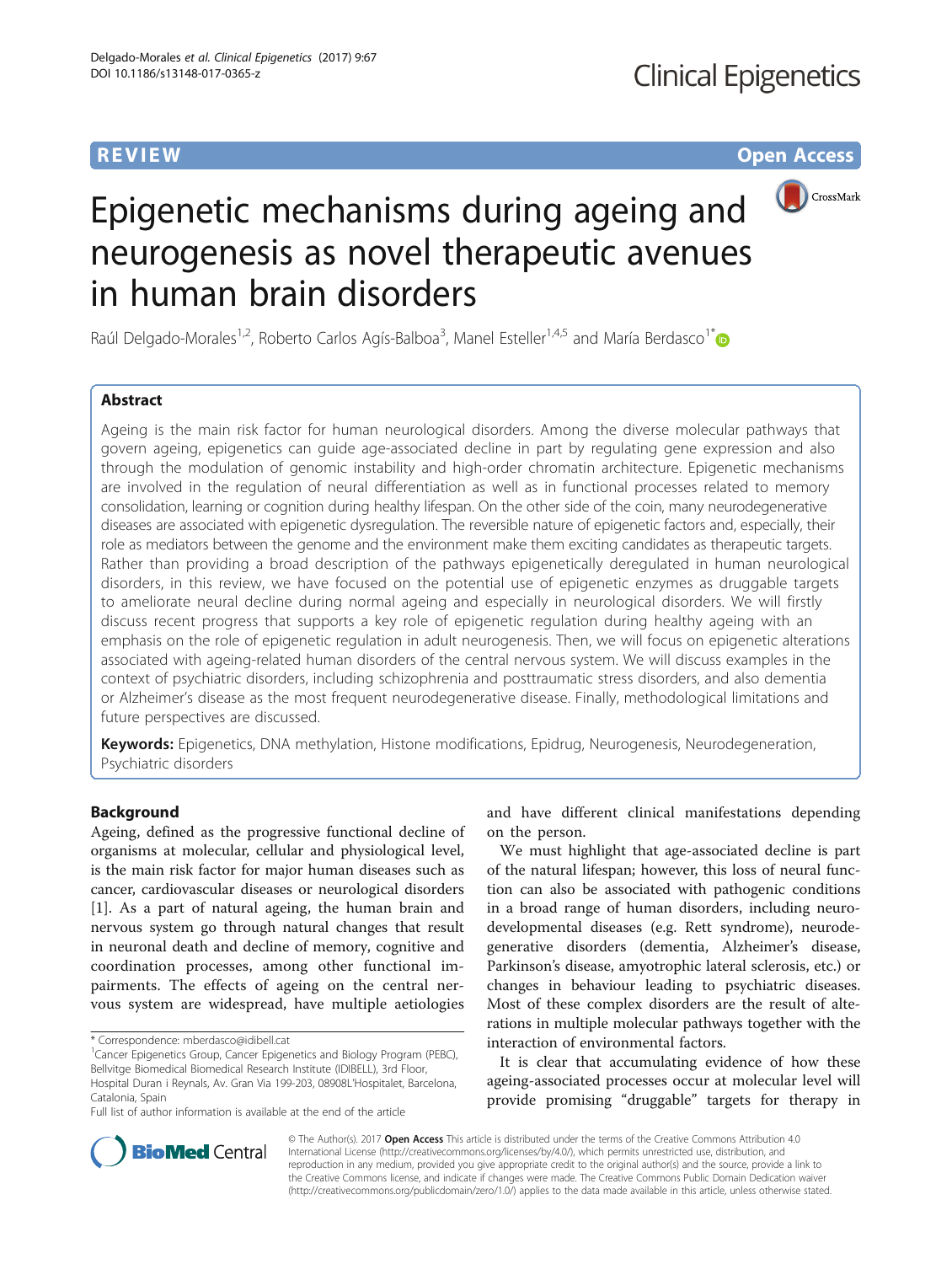ageing-related disorders. In this way, much attention is paid to the molecular basis of ageing using many experimental cellular contexts, such as telomere shortening, DNA damage, loss of proteostasis and degeneration of cell or organ structures [[1](#page-12-0)]. Nowadays, it is also widely accepted that changes in epigenetic modifications are a phenomenon associated with ageing throughout the control of gene expression and genomic instability [\[2](#page-12-0), [3](#page-12-0)]. The dynamic and reversible nature of epigenetic alterations makes epigenetic mechanisms optimal targets for the development of novel treatment strategies in neurological disorders, a strategy that is currently used in the clinical management of other human complex disorders such as cancer [\[4](#page-12-0)].

In this review, we will summarize our current knowledge about the involvement of epigenetic factors in normal ageing (ageing-associated epigenome) and those environmental factors influencing the epigenetic landscape of an organism and that can be more easily modified with lifestyle (e.g. diet, stress or smoking). Since the use of agents and manipulations that boost neurogenesis is an important strategy to improve neurological function in human disorders with neural decline, we will also summarize the current uses of epigenetic-based treatments to improve adult neurogenesis. Additionally, we examine the preclinical studies about the use of pharmacological treatments to reverse the epigenetic signature and ameliorate neural dysfunction in human disorders, including common psychiatric disorders (schizophrenia and posttraumatic stress disorder), dementia and the most well-known neurological disorder, Alzheimer's disease. In recent years, a lot of attention has been paid to the role of non-coding RNAs (ncRNAs) in the neural differentiation processes but also in the ethiopathology of neurological disorders [[5\]](#page-12-0). However, due to current lack of ncRNA-based therapeutic strategies, we will focus on evidence accumulated with treatments targeting DNA methylation (and DNA demethylation) and histone modifications. In most cases, especially in psychiatric disorders, knowledge is still in its infancy and many questions about the epigenetic basis underlying the disease are yet to be addressed. Neurodegenerative diseases are a complex heterogeneous group of diseases, and the comprehensive understanding of the mechanisms involved in their initiation and progress should overpass some limitations in the research strategies. Some improvements are still needed, including increased sample size of the cohorts, more appropriate animal models for the diseases, multicentric validations or multivariable analysis. Elucidating the epigenetic signatures of brain diseases is imperative to developing and applying epigenetics-driven therapeutic approaches.

## Main text

## Age-related epigenetics

Studies of the epigenome have outlined a chromatin signature during human normal ageing. It is described that there is a general loss of histones [[6\]](#page-12-0) together with a massive alteration in the histone modification patterns. The global trends of the ageing- associated histone code are a loss of repressive marks and a gain of activating transcriptional marks, both actions resulting in gain and loss of heterochromatin regions. As examples, redistribution of the active histone mark H3K4me3 over tissuespecific genes [\[7](#page-12-0)] or gain of H4K16ac and H3K56ac [\[8](#page-12-0)] are hallmarks of ageing. As a consequence of the histone switch, widespread transcriptional deregulation occurs that includes global amplification of canonical transcripts [[2\]](#page-12-0). Additionally, there are global and local changes of the methylome during mammalian ageing [[9, 10\]](#page-12-0). Decreased CpG methylation was found in advanced aged blood samples, mainly affecting methylation spots into enhancers. In contrast, gain of methylation was also observed at specific loci at CpG islands [[10\]](#page-12-0), and interestingly in loci near tissuespecific genes, genes coding for transcription factors or genes associated with differentiation and development [\[2](#page-12-0)]. An important consideration for the role of CpG methylation in ageing is its tissue specificity, since methylation loci can vary from one cell type to another. In spite of potential divergences among tissues should be considered, a slow and gradual loss of genome-wide methylation (global hypomethylation) together with gain of methylation at specific loci (specific hypermethylation) during ageing was also reported in brain human tissues [[11\]](#page-12-0). In summary, the altered pattern of CpG methylation during one's lifespan is congruent with the changes in histone modifications marks at specific transcriptional networks. It remains to be elucidated what the roles of these specific genes are in the ageing process.

The relation between the effect of genetic variation and epigenetics should also be considered. The genetics underlying longevity have been widely explored [\[12, 13](#page-12-0)], but non-genetic contribution can be a confounding factor in these studies. Monozygotic twins are exceptional models for assessing the epigenetic effects of ageing on identical genomes [\[14, 15\]](#page-13-0). These studies showed that the epigenetic discordance between twins increased with ageing and support the idea that epigenetic drift is overcome by environmental factors during lifespan. Finally, it is important to consider that at present, it is unclear whether changes in epigenetic marks altered the expression of genes associated with ageing or whether the disturbance of molecular pathways during ageing results in epigenetic changes at higher scales in the genome. In other words, it is still unknown if epigenetic changes are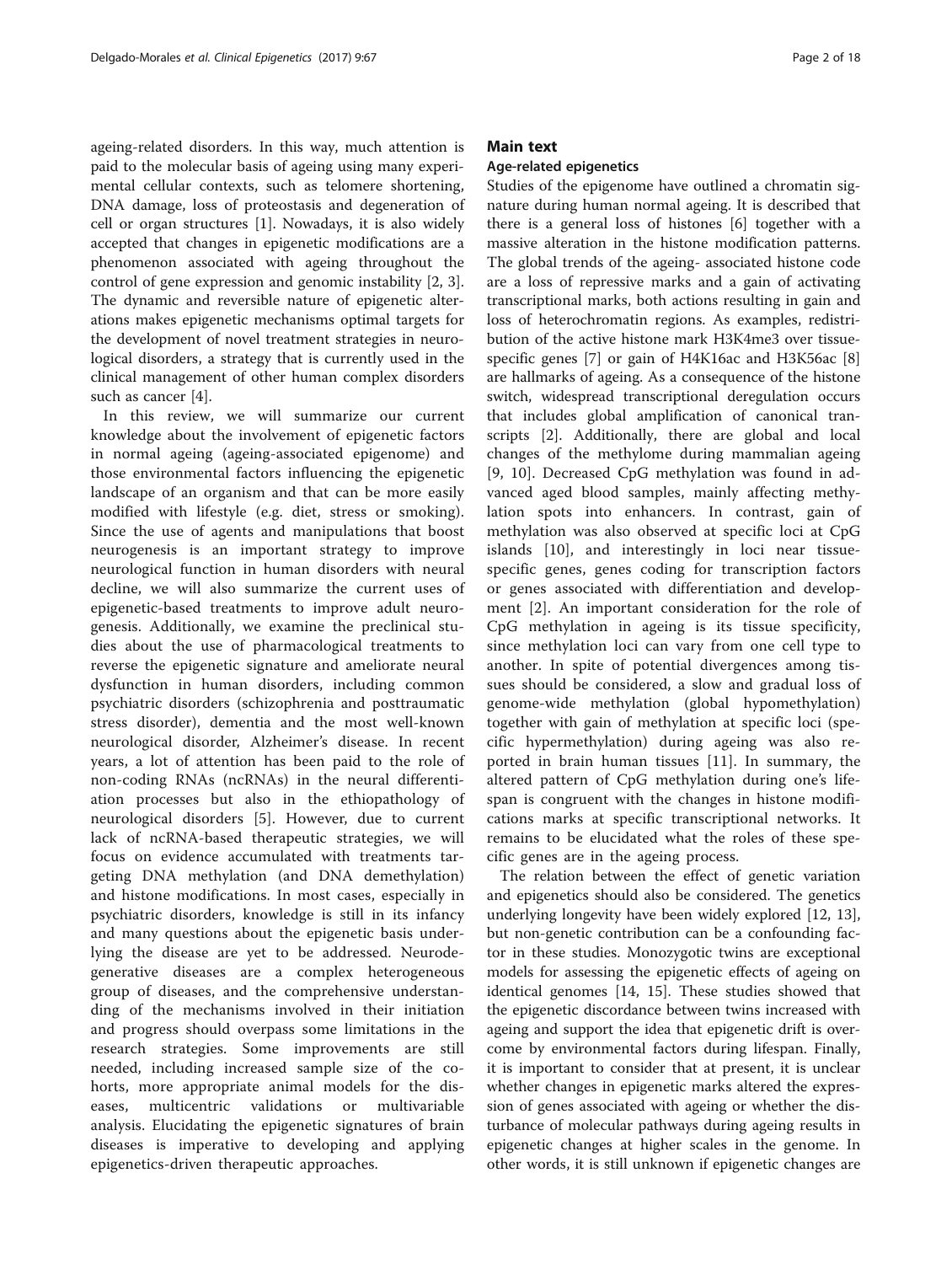<span id="page-2-0"></span>drivers or just consequence of the ageing process. Recent technological advances provide useful tools for addressing these challenges, such as the use of CRISPR/ dCas9 for enzyme targeting. In particular, epigenetic editing for rewriting the epigenome at specific loci will greatly contribute to the deciphering of the causative versus correlative changes in ageing [[16](#page-13-0)].

## Epigenetic as a bridge between environmental signals and genome response during early life and ageing

Internal and external environmental factors that are well-known contributors of ageing can be integrated into genome response by means of epigenetic responses (Fig. 1). Alterations in epigenetic modifications can be associated with caloric restriction, lower basal metabolic rate or stress, among others [\[17](#page-13-0)]. An increasing number of studies on the influence of the environment during in utero and in early stages of development have provided evidence of how external stimuli during stages of early life, such as exposure to toxins or nutritional deficiencies, govern the extent of disease vulnerability [\[18\]](#page-13-0). It has been proposed that environmental factors may interact with specific loci thereby modifying their expression through epigenetic mechanisms and increasing disease susceptibility in later life [[19](#page-13-0)]. The effect of fetal

nutrition, which depends on nourishment provided by the maternal system, has been widely described both in animal and human models [\[19](#page-13-0), [20\]](#page-13-0), and a positive relation between maternal diet and neurodegeneration has been supported in some human studies. The offspring of women exposed to the Dutch famine in 1944–1945 had significantly increased risk of several disorders, including schizophrenia [\[21, 22\]](#page-13-0). Although several components of the diet can mediate this effect, an association between vitamin B12 and folic acid supplementation in the mother's diet during pregnancy and defects on the myelination in the nervous system of offspring has been described [\[23\]](#page-13-0). In a similar manner, the negative effect of fetal exposure to factors such as tobacco, alcohol consumption, stress or infections had also been investigated in the context of risk to neurological disorders in the offspring [\[24](#page-13-0)–[26](#page-13-0)]. How epigenetics modulate changes in brain development and functions even across generations (the named "transgenerational inheritance") will be the subject of future research in the field and surely will contribute to improve strategies supporting healthy development.

It must be considered that embryonic development is the most susceptible period due to the high number of cell replication events and epigenetic drifts that take



Epigenetic therapy, such as pharmacological treatment with DNA-demethylating drugs or HDAC inhibitors, can reverse the distorted epigenetic modifications and induce specific gene expression programs. Two main strategies can be achieved: first, the use of epigenetic drugs can induce adult neurogenesis by enhancing cellular reprogramming from neural precursor cells and, second, changes in epigenetic modifications can reverse gene expression of genes involved in neuronal dysfunction and relevant for the disease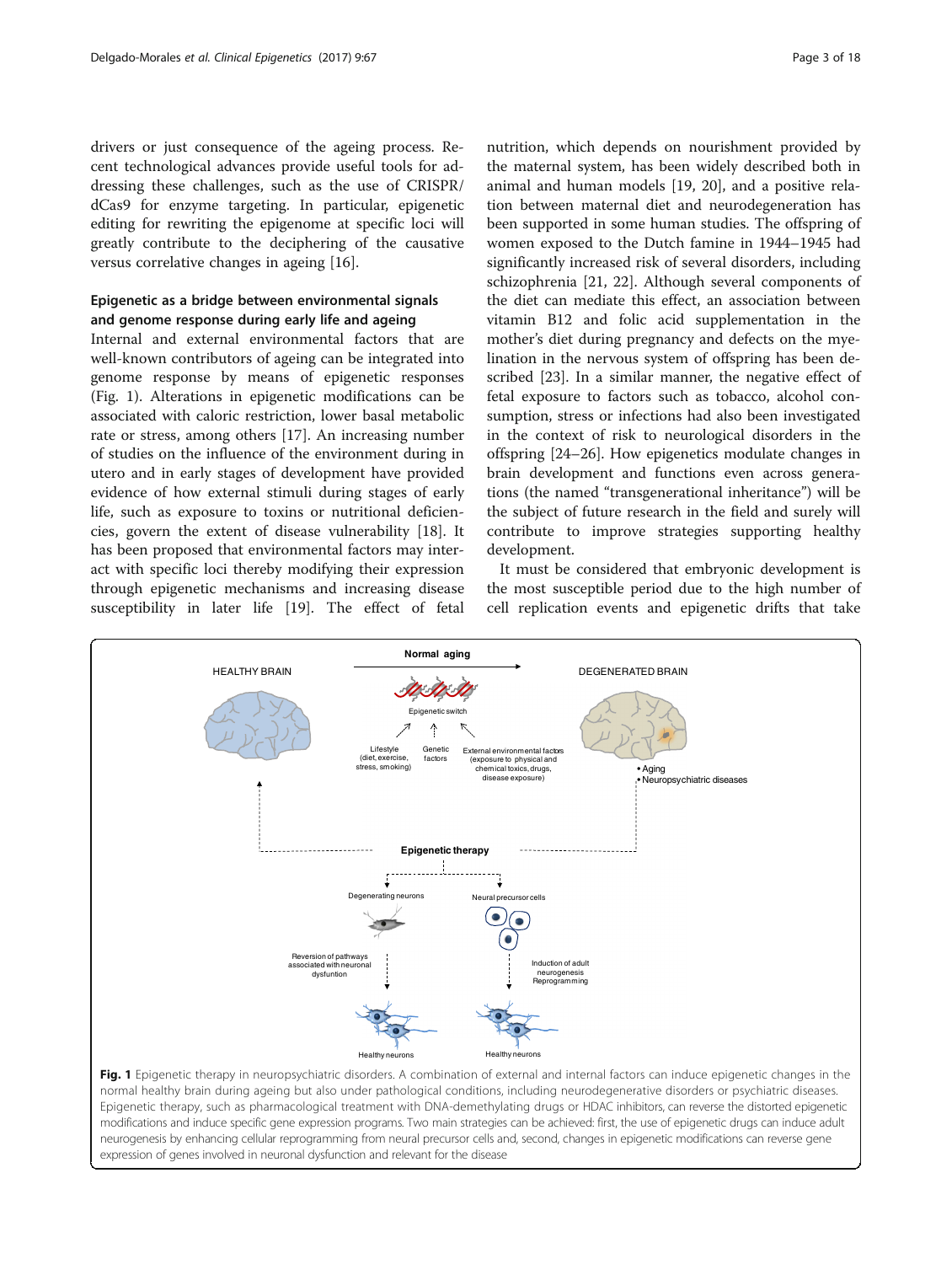place during differentiation [[18\]](#page-13-0). In postnatal development, several observations can also support the environment- epigenome connection. Diet is probably the best example of external stimuli affecting the epigenome and the ageing phenotype. Restrictions in nutrient intake (below the levels of malnutrition) extend lifespan and delay ageing in many organisms from yeast to humans [[27\]](#page-13-0). One of the major factors activated under conditions of caloric restriction is Histone Deacetylase (HDAC) protein Sirtuin 1 (SIRT1) [[3,](#page-12-0) [28\]](#page-13-0). The beneficial effects of activation of SIRT1 are exerted, at least in part, by improving mitochondrial function [[29](#page-13-0)], but also because SIRT1 expression after caloric restriction results in decreased levels of inflammation-associated genes [\[28](#page-13-0)]. The activity of the sirtuin family of histone deacetylates is dependent on the cofactor NAD+ and NAD+ levels decline with age. Modulation of NAD+ availability, for example as a result of NAD+ donors in the diet, can result in altered SIRT1 function [\[30](#page-13-0)] and contrasts ageing effects. High NAD+ levels are also a consequence of an oxidative metabolic state induced by caloric restriction [[3\]](#page-12-0) and ameliorate ageing. Caloric restriction has been also associated with 5-methylcytosine contents and Dnmt3 activity in the hippocampus of mice models of ageing [\[31\]](#page-13-0). Similarly, it has also been shown that high nutrient intake mimics the CpG methylation profile of ageing cells in the liver [[32\]](#page-13-0).

Life stress has been also associated with health span and longevity and is a risk factor for late-life neurological and metabolic disorders [[17\]](#page-13-0). Telomere shortening has been described in association with adult stress conditions [[33](#page-13-0)]. In addition, life stressors induce alterations in CpG methylation in early stages of development in humans, affecting specific genes such as glucocorticoid stress response-mediators [[34](#page-13-0), [35](#page-13-0)]. Glucocorticoids can exert two complementary actions to decrease CpG methylation. On the one hand, they decrease the expression of the DNA methyltransferase DNMT1 in neurons [[36](#page-13-0)], and on the other hand, exposure to glucocorticoids may upregulate the expression of DNA demethylases from the ten-eleven translocation (TET) family [[37\]](#page-13-0).

Healthy and non-healthy habits can also ameliorate or accelerate, respectively, ageing. Little is known about the underlying molecular mechanisms of the beneficial effect of exercise during ageing, but a few reports about the role of epigenetics exist. Decreased levels of the histone deacetylases HDAC4 and HDAC5 and increased levels of acetylated H3K36 were detected in human skeletal muscle in the brain after exercise [\[38, 39](#page-13-0)]. On the other hand, tobacco exposure can alter the CpG methylation status of genes associated with cellular homeostasis and development of ageing-associated disorders [\[40\]](#page-13-0). Furthermore, decreased H4K16Ac and increased H3K27me3 levels at specific locus have been also described in smokers

[[41](#page-13-0)]. Alcohol inhibition of the methionine synthase pathway, and consequently the S-adenosylmethionine levels, may be associated with hypomethylation of LINE sequences related to alcohol consumption [\[42\]](#page-13-0).

Again, causal evidence that can directly link environmental factors and specific chromatin reordering through epigenetic mechanisms, and in consequence, affect ageing and health span, is still missing. Further research will open new avenues of chromatin-based strategies to delay (or even reverse) ageing and ageing-related diseases by manipulation of lifestyle conditions.

## Epigenetic contributions to neurogenesis induction during ageing

One of the main end-point manifestations associated with ageing is loss of neuronal function that leads to impairment of memory and cognition. As aforementioned, epigenetic alterations contribute to the natural process of "healthy" ageing; however, the reversible nature of epigenetic marks adds extra value to them as potential targets for ameliorating neurological decline during ageing.

Although still far from clinical use, improving adult neurogenesis is a promising strategy to treat neurological disorders (Fig. [1](#page-2-0)). In the adult vertebrate brain, the formation of new neurons takes place in a specific population of cells referred as neural stem progenitor cells (NSPCs). Neurogenesis is generally not a frequent process under normal physiological conditions, but it is described to be induced after brain injury [[43](#page-13-0)]. NSPCs can be found in local niches of the brain, such as the subventricular zone (SVZ) of the lateral ventricle or the subgranular zone (SGZ) of the dentate gyrus (DG) of the hippocampus [[44](#page-13-0)]. Neurogenesis at SGZ has received a lot of attention due to its involvement in cognitive functions such as memory consolidation. Granule cells, the providers of excitatory input to the pyramidal cells of CA3 region, are the unique type of neuron that is generated from the NSPCs in the SGZ under physiological conditions [[43\]](#page-13-0). Although it is still unclear how intrinsic and extrinsic mechanisms induce adult neurogenesis, different signals have been identified including presence of specific cytoplasmatic factors (growth factors, neurotrophins, cytokines and hormones, among others), transcriptional factor network and epigenetic regulators [[44, 45](#page-13-0)].

In recent years, further evidence has demonstrated the role of epigenetic factors in the maintenance of neural stem cell renewal and also in the induction of new mature neurons. Although the contribution of ncRNAs to neural differentiation has been reported in different experimental systems, and especially for microRNAs, knowledge about their functional relevance is still in its infancy [\[46](#page-13-0)] and their therapeutic potential is largely unexplored. By contrast, the role of CpG methylation and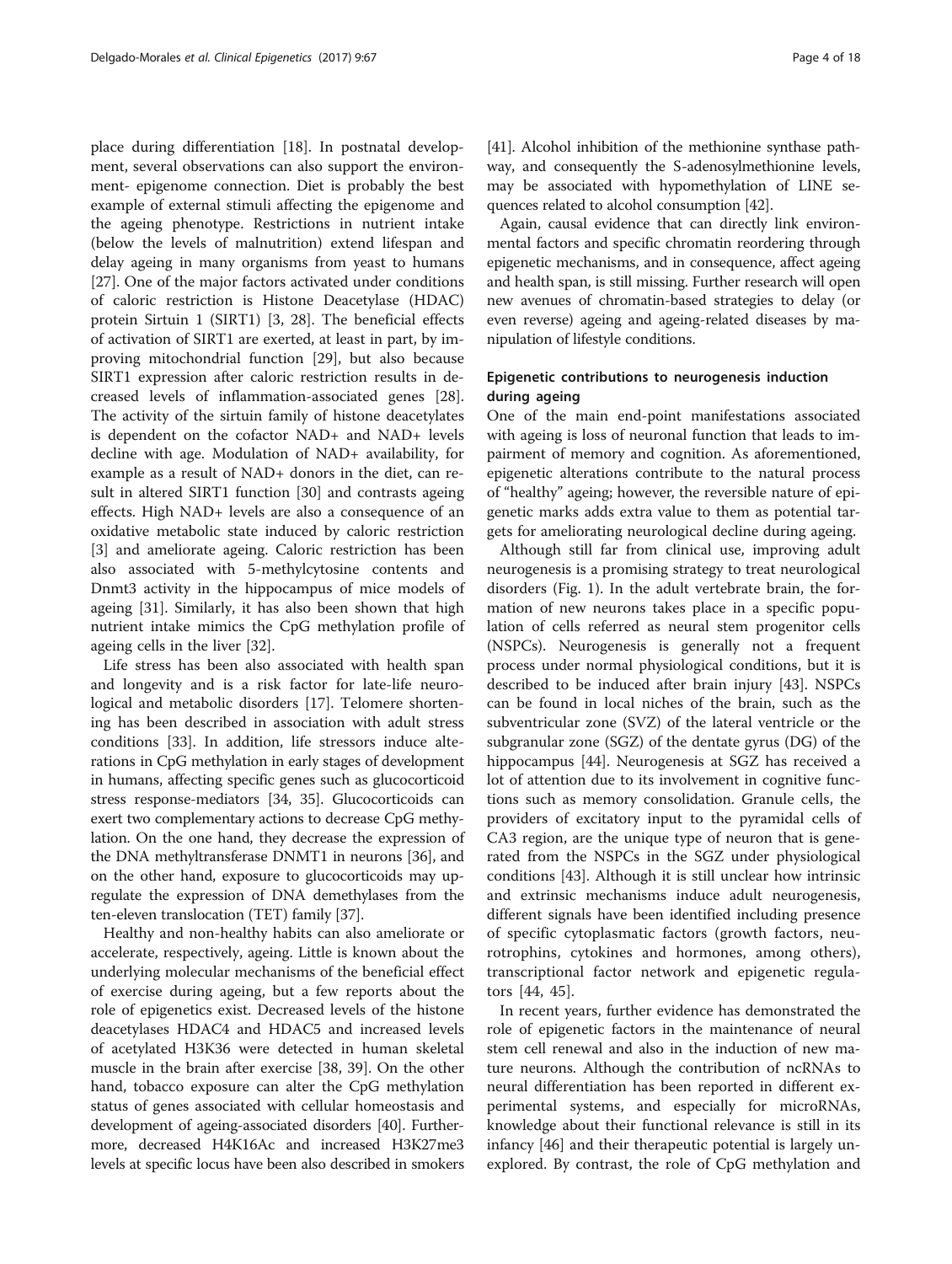histone modifications in neuronal cell fate and stem cell self-renewal has been widely explored [\[47](#page-13-0)–[50\]](#page-13-0). For example, well-known pluripotency genes are epigenetically inactivated by CpG promoter methylation during adult neurogenesis from NSPCs [[47](#page-13-0)]. Interestingly, changes in DNA methylation as a consequence of external stimuli and promotion of adult neurogenesis have been described. Physical exercise can induce neurogenesis, and during this process, an association with changes in the promoter methylation of the neurotrophic factor BDNF [[48\]](#page-13-0) were described. Loss of demethylation by active mechanisms should also be considered, such as the activation of the GADD45B demethylase in the DG cells during adult neurogenesis [[49\]](#page-13-0) or the transformation of 5-methylcytosine (5-mC) into 5-hydroxymethylcytosine (5-hmC) by enzymes of the TET family [\[50\]](#page-13-0). 5-hmC is enriched in adult neurons compared to NSPCs of the SVZ in the mouse developing brain and colocalize with MeCP2 and with the active chromatin histone modification H3K4me2 in mouse neurons [[51\]](#page-13-0). Another mechanism by which CpG methylation results in transcriptional silence is by binding to methyl-CpG-binding proteins that recruit several chromatin remodelling proteins. As an example, it has been described that the Methyl-CpG-Binding Domain Protein 1 (MBD1) suppresses the expression of FGF-2 promoting differentiation during adult neurogenesis in the hippocampus [\[52](#page-13-0)]. MECP2 encodes an epigenetic factor that influences chromatin structure and considered to act mainly as a transcriptional repressor [\[53\]](#page-13-0). Furthermore, recent studies using induced pluripotent stem cells derived from Rett patients (a disorder causes generally by point mutations on the MECP2 gene) demonstrated the role of the MeCP2 protein in neuronal maturation [\[54\]](#page-13-0). In addition to DNA methylation, histone modifiers serve as important regulators in neuronal development. Mll1 (mixed-lineage leukaemia 1) is a histone methyltransferase (HMT) that is required for neuronal differentiation in the adult SVZ and its effect can be exerted by regulating the expression of DLX2 by increasing H3K27 methylation [\[55\]](#page-13-0). Histone acetylation-related enzymes, such as HDAC2, also impact the maturation and survival of adult neurons in the SVZ region [[56](#page-13-0)].

The idea of effective stimulation of neuronal production by using epidrugs is highly attractive, and although in its infancy, it is supported by several lines of evidence (Table [1](#page-5-0)). Interestingly, pharmacological inhibition of HDAC activity alters neuronal differentiation. It has been reported that treatments with trichostatin A (TSA) or valproic acid (VPA) induced neuronal differentiation in adult progenitor cells [\[46, 57\]](#page-13-0). VPA treatment also improved the differentiation of sympathoadrenal progenitor cells into catecholaminergic neurons [[58\]](#page-13-0). Epigenetic drugs targeting histone methylation are less extensively addressed. Pre-administration of Bix-01294, a G9a/GLP inhibitor, has a neuroprotective effect in a mouse model of neurodegeneration induced by ethanol and prevents deficits in long-term potentiation, memory and social recognition behaviour [\[59](#page-13-0)]. The underlying molecular mechanisms are still unclear although reactivation of specific genes involved in cell fate after epidrug treatments has been identified. For instance, TSA treatment of the PC12 cell line results in increased acetylation of Lys14 on histone H3 and upregulation of the expression of nur77 gene [[60\]](#page-13-0). A neuroprotective effect of HDAC inhibitor (HDACi) treatment mediated by inflammation prevention has been also suggested [[61\]](#page-13-0). It must be highlighted that multitargeting is also possible after treatment with epigenetic-based drugs due to the lack of isoform selectivity and also due to the off-target effects affecting non-histone proteins. As an example, treatment with the HDACi AR-42 restores the abnormalities in histone 4 acetylation observed in an in vitro model of Kabuki syndrome (with mutations in the KMT2D histone methyltransferase) and also alters methylation at H3K4 [[62\]](#page-14-0). Pharmacological manipulation of chromatin complexes is also an alternative. The histone-interacting BET bromodomain proteins are downregulated during neurogenesis from NPCs, and the use of a bromodomain selective inhibitor (JQ-1) results in an increase in neuronal differentiation [\[63](#page-14-0)].

## Therapeutic epigenetic-driven approaches to treat psychiatric disorders

Epigenetic disequilibria could influence neurodevelopment and brain function at the level of neural circuits and behavioural outcome and be the trigger point of several psychiatric disorders [\[64](#page-14-0)–[66\]](#page-14-0) (Table [2](#page-6-0)). It is well known that genetic and environmental factors contribute to the underlying cause of schizophrenia (SZ) [[66](#page-14-0)–[73](#page-14-0)]. Recently, it was shown that the mammalian brain suffers a global epigenomic reconfiguration during fetal to young adult development which could influence SZ onset specifically before the age of 20 [[11\]](#page-12-0). Epigenetic processes can be developmentally regulated, altered by drugs and environmental factors, and be tissue-specific [[65, 66, 71](#page-14-0), [74\]](#page-14-0) and provide links between clinical manifestations of the psychiatric phenotype and lifestyle. For example, inhalation of nicotine by tobacco smoking (a confounding factor), regularly practised by SZ patients, could work as a self-medication. It is proposed to correct a cholinergic (nicotinic) neurotransmission deficit in those patients via epigenetic actions on GABAergic neurons [[71, 75\]](#page-14-0).

It is also remarkable that pathways relevant for actual therapeutic management of SZ are regulated by epigenetic mechanisms. Clinically, the main antipsychotic treatments target the dopaminergic, serotoninergic and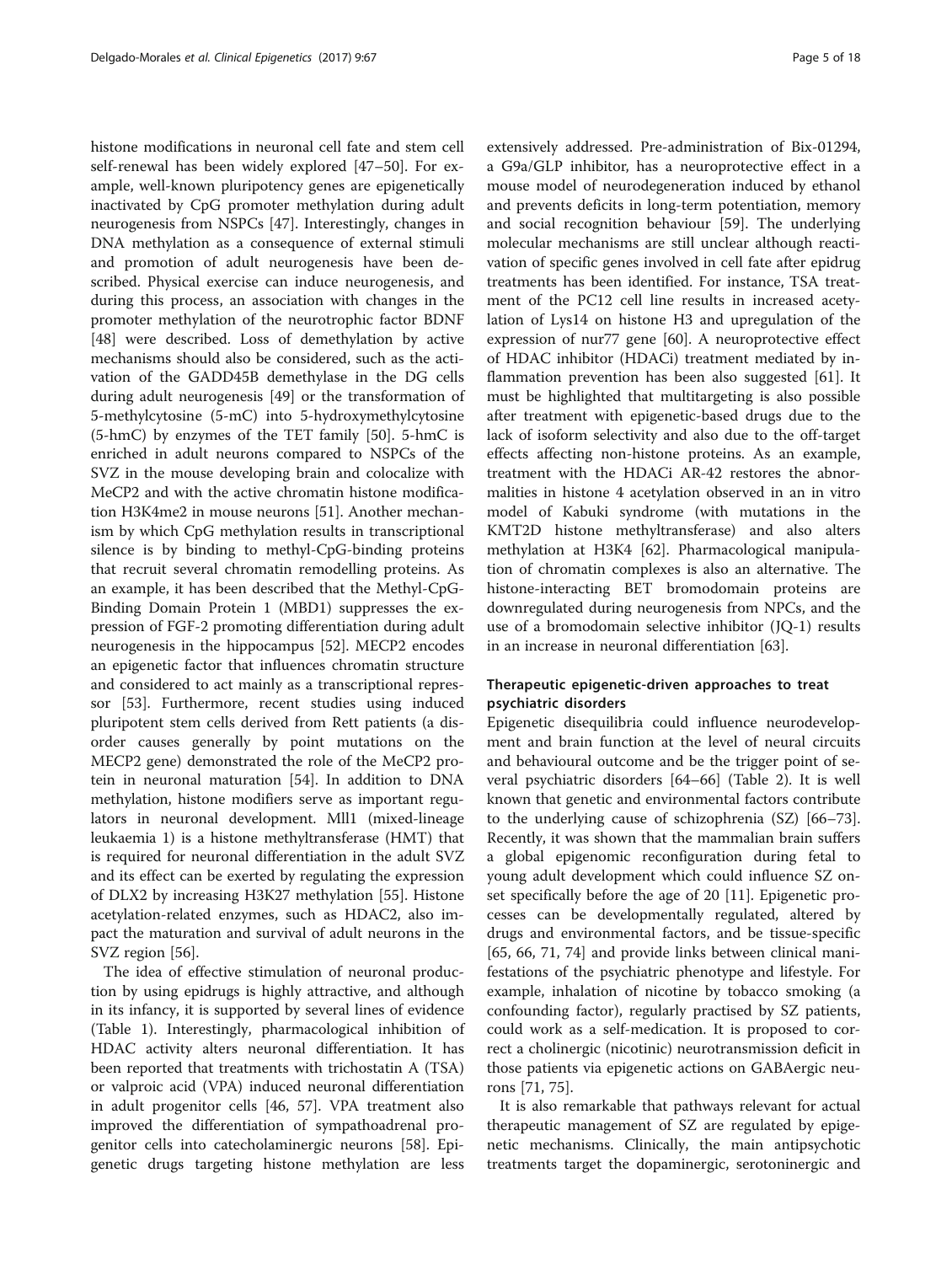<span id="page-5-0"></span>**Table 1** Epigenetic-based treatments associated with manipulation of neurogenesis in mammals

| Experimental system                           | Organism | Epigenetic drug | Functional effect                                                                                | Ref.    |
|-----------------------------------------------|----------|-----------------|--------------------------------------------------------------------------------------------------|---------|
| Neural progenitor cells                       | Rat      | <b>VPA</b>      | Promotion of neuronal fate, inhibition of glial fate                                             | $[46]$  |
| Adrenomedullary sympathoadrenal progenitors   | Bovine   | <b>VPA</b>      | Promotion of catecholaminergic neuronal differentiation                                          | [58]    |
| Brain neuroblastoma                           | Mouse    | tsa             | Induction of neurite extension                                                                   | $[201]$ |
| Cerebella granule neurons                     | Rat      | TSA             | Promotion of neuronal outgrowth                                                                  | $[202]$ |
| Adrenal medulla progenitors                   | Rat      | TSA, VPA        | Induction of neurite outgrowth                                                                   | [60]    |
| Neural progenitor cells                       | Mouse    | $JQ-1$          | Promotion of neurogenesis, inhibition of gliogenesis                                             | [63]    |
| Neural progenitor cells                       | Mouse    | SAHA, TSA       | Reduction in neurogenesis in the ganglionic eminences,<br>increase in neurogenesis in the cortex | [203]   |
| Primary glial cultures and glioblastoma cells | Human    | <b>VPA</b>      | Alteration of glial cell morphology                                                              | [204]   |
| Neural stem cells                             | Rat      | 5-AZA           | Reduction of migrated neurons and differentiation                                                | $[205]$ |
|                                               |          |                 |                                                                                                  |         |

Representative examples of studies are included. 5-AZA 5-aza-cytidine, SAHA suberoylanilide hydroxamic acid, TSA trichostatin A, VPA valproic acid

monoaminergic receptor systems that exert therapeutic effects in SZ patients [\[67](#page-14-0)]. The aetiology of SZ and lifetime antipsychotic use has been associated with DNA methylation changes in MEK1 gene promoter in the frontal cortex of the post-mortem brain. Around 30% of people with SZ have treatment-resistant SZ, and in this case, clozapine is the only effective treatment [[73\]](#page-14-0). In mice, GADD45b mRNA is increased by clozapine [\[76](#page-14-0)], but not haloperidol, via stimulation of H3K9 acetylation [[77\]](#page-14-0). Clozapine may exert its therapeutic actions by acting on GABAergic and glutamatergic gene promoters [[76, 78, 79\]](#page-14-0), in part targeting DNA methylation via GADD45b, as well as histone methylation and chromatin relaxation [\[6](#page-12-0)].

Research during the last two decades suggested that abnormal RELN, DNMT1 and glutamic acid decarboxylase 67 (GAD67) neuronal expression are a feature observed in animal and human brains of SZ patients [\[71, 80\]](#page-14-0). Human post-mortem studies show that RELN is downregulated in GABAergic neurons of psychotic patients due to promoter hypermethylation of RELN gene that is associated with an increase in DNMT1 and DNMT3a which is consistent with the "epigenetic GABAergic theory of major psychosis" [[71](#page-14-0), [80\]](#page-14-0). Interestingly, early life stress can impact the methylation levels of selected promoters; accordingly, behavioural programming is possible and potentially reversible, at least, in animal models [[81\]](#page-14-0). In a mouse model of prenatal restraint stress that induces epigenetic remodelling in offspring, clozapine but not haloperidol reduces the increased DNMT1 and TET1 levels in frontal cortex of adult prenatal restraint stress mice and also reduces DNMT1 binding to RELN, GAD67 and BDNF promoters [[82](#page-14-0)].

In SZ, HDACis also have a lot of potential as pharmacological treatments. In this context, histone H3 phosphorylation is increased in peripheral blood mononuclear cells when compared to healthy controls [\[83\]](#page-14-0). It is known that some HDACis facilitate DNA demethylation [\[84\]](#page-14-0). Moreover, combinations of various antipsychotics (e.g. clozapine, olanzapine, quetiapine) and valproic acid (VPA), a

HDACi that reduces MeCP2 binding to RELN and GAD67 promoters [\[85\]](#page-14-0), might prove beneficial in the treatment of SZ based on results from animal and clinical studies [\[73\]](#page-14-0).

Lastly, disequilibria in microglia and mitochondrial function must also be taken into consideration when discussing SZ. Microglia is important for immune defence in the central nervous system, and the HDACi butyrate influences microglial function and has potential therapeutic functions in SZ [\[86](#page-14-0)]. It is known that butyrate among other functions in the CNS reinforces memory function [[87\]](#page-14-0) and synaptic plasticity [[64](#page-14-0), [88\]](#page-14-0). Mitochondrial dysfunction and cellular energy dysfunction are also associated with SZ. In this context, the butyrate and several carnitinoids could have potential as therapeutic agents to treat SZ and other brain disorders [\[88\]](#page-14-0).

Posttraumatic stress disorder (PTSD) can develop as a result of a terrifying and traumatic event that can have short-term or long-lasting effects on neuronal function, brain plasticity and behavioural adaptations to psychosocial stressors [[89, 90](#page-14-0)]. Excessive fear and anxiety are some of the main hallmarks of PTSD where extinction training leads to a gradual reduction of fear called "fear extinction" in animals and "exposure-based therapy" in humans. This extinction mechanism and its molecular mechanisms are well conserved across species [[90](#page-14-0)–[92](#page-14-0)]. Considerable progress has recently been made in the preclinical development of cognitive enhancers (e.g. Dcycloserine, yohimbine and glucocorticoids) that potentiate fear extinction. As a result, several targets had been identified, including diverse neurotransmitter systems but also proteins from the IGF2, BDNF and FGF2 pathway or epigenetic modifications and their downstream signalling pathways [[90, 91](#page-14-0)]. The PTSD phenotype is complex and, as many other brain diseases, emerges from interactions between multiple genetic and epigenetic factors [[89, 90](#page-14-0)]. We will focus on the most-well studied epigenetic modifications in fear extinction, DNA methylation and acetylation of histone proteins. However,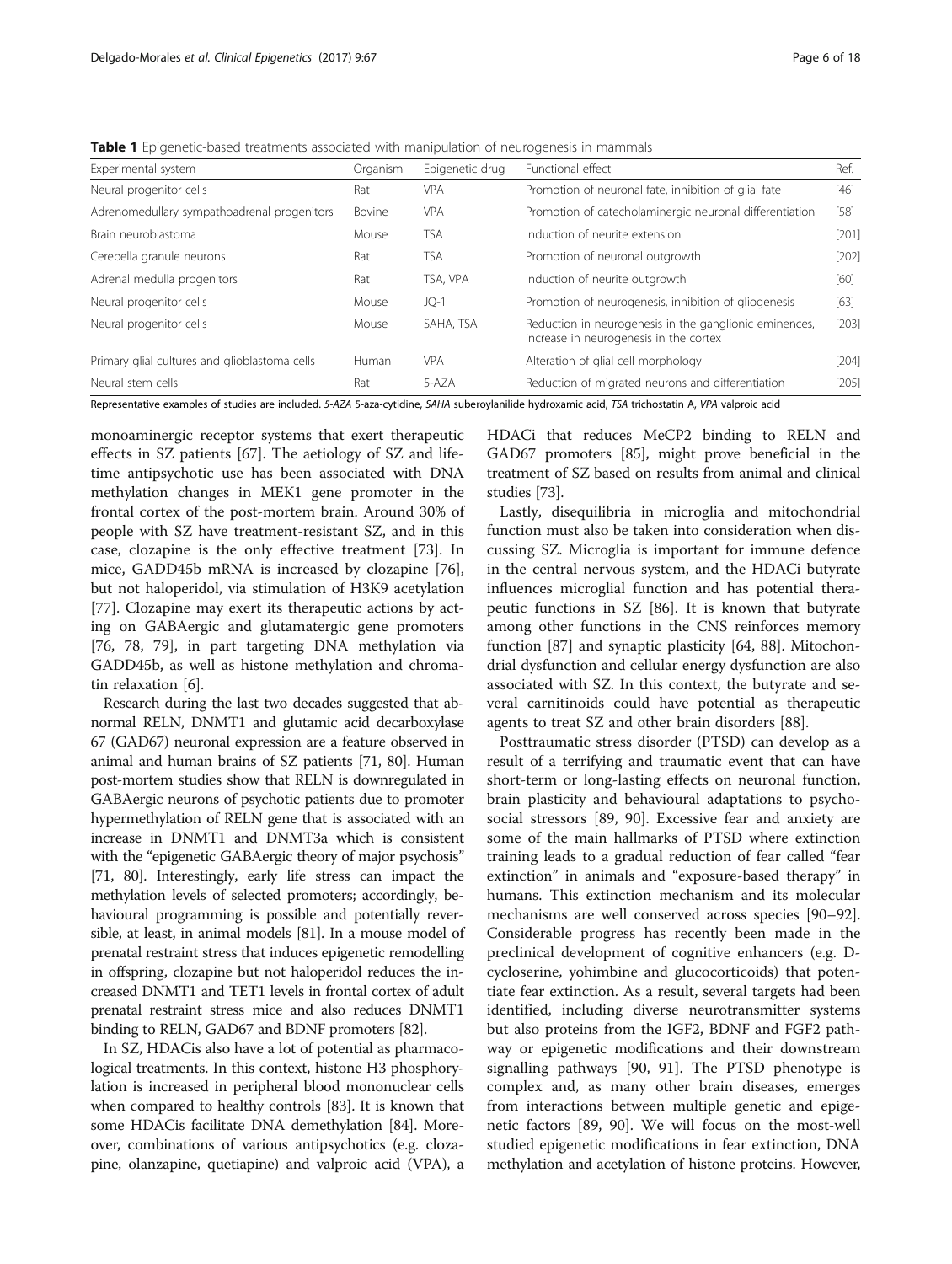<span id="page-6-0"></span>Table 2 Epigenetic dysregulation in schizophrenia, PTSD (post-traumatic stress disorders) and Alzheimer's disease

| Disorder      | Gene                                                             | Molecular effect                       | Specie       | Method                                                                                                                                                       | References            |
|---------------|------------------------------------------------------------------|----------------------------------------|--------------|--------------------------------------------------------------------------------------------------------------------------------------------------------------|-----------------------|
| Schizophrenia |                                                                  |                                        |              |                                                                                                                                                              |                       |
|               | EPHA4, PKNOX1, ESR1,<br>among others                             | DNA methylation,<br>hsa-miR-219a-5p    | Human        | Gene set enrichment analysis                                                                                                                                 | $[206]$               |
|               | NUBP1, PRKCE, HLA-<br>DQA1, HLA-B, FRK,<br>IL12RB1, among others | DNA methylation                        | Human        | DNA methylation array                                                                                                                                        | $[74]$                |
|               | FAM63B, among others                                             | DNA methylation                        | Human        | Methylome-wide association study, targeted<br>pyrosequencing of bisulfite-converted DNA                                                                      | $[207]$               |
|               | GAD67                                                            | DNA methylation, H3<br>acetylation     | Mouse        | MeDIP, ChIP, qPCR, Western Blotting                                                                                                                          | [75, 77, 85]          |
|               | REELIN                                                           | DNA methylation, H3<br>acetylation     | Mouse, Human | MeDIP, ChIP, qPCR, Western Blotting, Gel Shift<br>Binding Assays, Methylome-wide association<br>study, targeted pyrosequencing of<br>bisulfite-converted DNA | [77, 85, 207,<br>2081 |
|               | <b>BDNF</b>                                                      | DNA methylation, H3<br>acetylation     | Mouse, Human | MeDIP, ChIP, qPCR, Microarray-based DNA<br>methylation profiling                                                                                             | [76, 209]             |
|               | mGlu2                                                            | DNA methylation, H3<br>acetylation     | Mouse        | Bisulfite sequencing, ChIP, gPCR                                                                                                                             | [210]                 |
|               | HLA genes, among<br>others                                       | Histone acetylation                    | Mouse        | Microarray studies, gRT-PCR, Western Blotting                                                                                                                | [114]                 |
|               | <b>COMT</b>                                                      | DNA methylation                        | Human        | Bisulfite, DNA sequencing, Methylated Specific [211, 212]<br>PCR and bisulfite sequencing, qRT-PCR                                                           |                       |
|               | S-COMT                                                           | DNA methylation                        | Human        | Pyrosequencing                                                                                                                                               | [213]                 |
|               | FOSP <sub>2</sub>                                                | DNA methylation                        | Human        | Bisulfite DNA sequencing                                                                                                                                     | [214]                 |
|               | HTR <sub>2</sub> A                                               | DNA methylation                        | Human        | Bisulfite DNA sequencing                                                                                                                                     | [215]                 |
|               | SOX <sub>10</sub>                                                | DNA methylation                        | Human        | Bisulfite DNA sequencing                                                                                                                                     | $[216]$               |
|               | 5HTR1A                                                           | DNA methylation                        | Human        | High-resolution melt assay                                                                                                                                   | [217]                 |
|               | <b>MAOA</b>                                                      | DNA methylation                        | Human        | Methylated Specific PCR                                                                                                                                      | $[218]$               |
|               | MEK1                                                             | DNA methylation                        | Human        | Microarray-based DNA methylation profiling                                                                                                                   | $[219]$               |
|               | CAMKIIy                                                          | miR-129                                | Mouse        | miRNA array profiling, miRNA specific RT-PCR                                                                                                                 | $[220]$               |
| <b>PTSD</b>   |                                                                  |                                        |              |                                                                                                                                                              |                       |
|               | <b>BDNF</b>                                                      | H4 acetylation                         | Mouse, Rat   | Western Blotting, ChIP, gPCR                                                                                                                                 | [221, 222]            |
|               | FKBP5                                                            | DNA methylation/<br>hydroxymethylation | Mouse        | Bisulfite sequencing, Pyrosequencing                                                                                                                         | [34, 223]             |
|               | HDAC1, cFos                                                      | H3 acetylation and<br>methylation      | Mouse        | ChIP, qPCR                                                                                                                                                   | [224]                 |
|               | NR <sub>2</sub> B                                                | H3 and H4 acetylation                  | Rat          | Western Blotting, ChIP, RT-PCR                                                                                                                               | [225]                 |
|               | CBP, p300, PCAF                                                  | H2B and H4 acetylation                 | Rat          | Western Blotting, ChIP, PCR                                                                                                                                  | [226]                 |
|               | Calcineurin (CaN)                                                | DNA methylation                        | Rat          | Bisulfite sequencing                                                                                                                                         | $[227]$               |
|               | PP <sub>1</sub>                                                  | DNA methylation                        | Rat          | DNA methylation assay                                                                                                                                        | [228]                 |
|               | REELIN                                                           | DNA demethylation                      | Rat          | DNA methylation assay                                                                                                                                        | $[228]$               |
|               | IGF2, cFOS, ARC                                                  | H3 acetylation                         | Mouse        | ChIP, qPCR                                                                                                                                                   | $[229]$               |
|               | TLR1, IL8, CNTN2, among<br>others                                | DNA methylation                        | Human        | DNA methylation array                                                                                                                                        | [230, 231]            |
|               | MAN2C1                                                           | DNA methylation                        | Human        | DNA methylation array                                                                                                                                        | [232]                 |
|               | IGF2, H19, IL8, IL16, IL18                                       | DNA methylation                        | Human        | Pyrosequencing                                                                                                                                               | [233]                 |
|               | <b>COMT</b>                                                      | DNA methylation                        | Human        | DNA methylation array                                                                                                                                        | $[234]$               |
|               | ADCYAP1R1                                                        | DNA methylation                        | Human        | DNA methylation array                                                                                                                                        | [235]                 |
|               | NR3C1                                                            | DNA methylation                        | Human        | Pyrosequencing and clonal sequencing                                                                                                                         | $[236 - 238]$         |
|               | SLC6A3                                                           | DNA methylation                        | Human        | DNA methylation array                                                                                                                                        | [239]                 |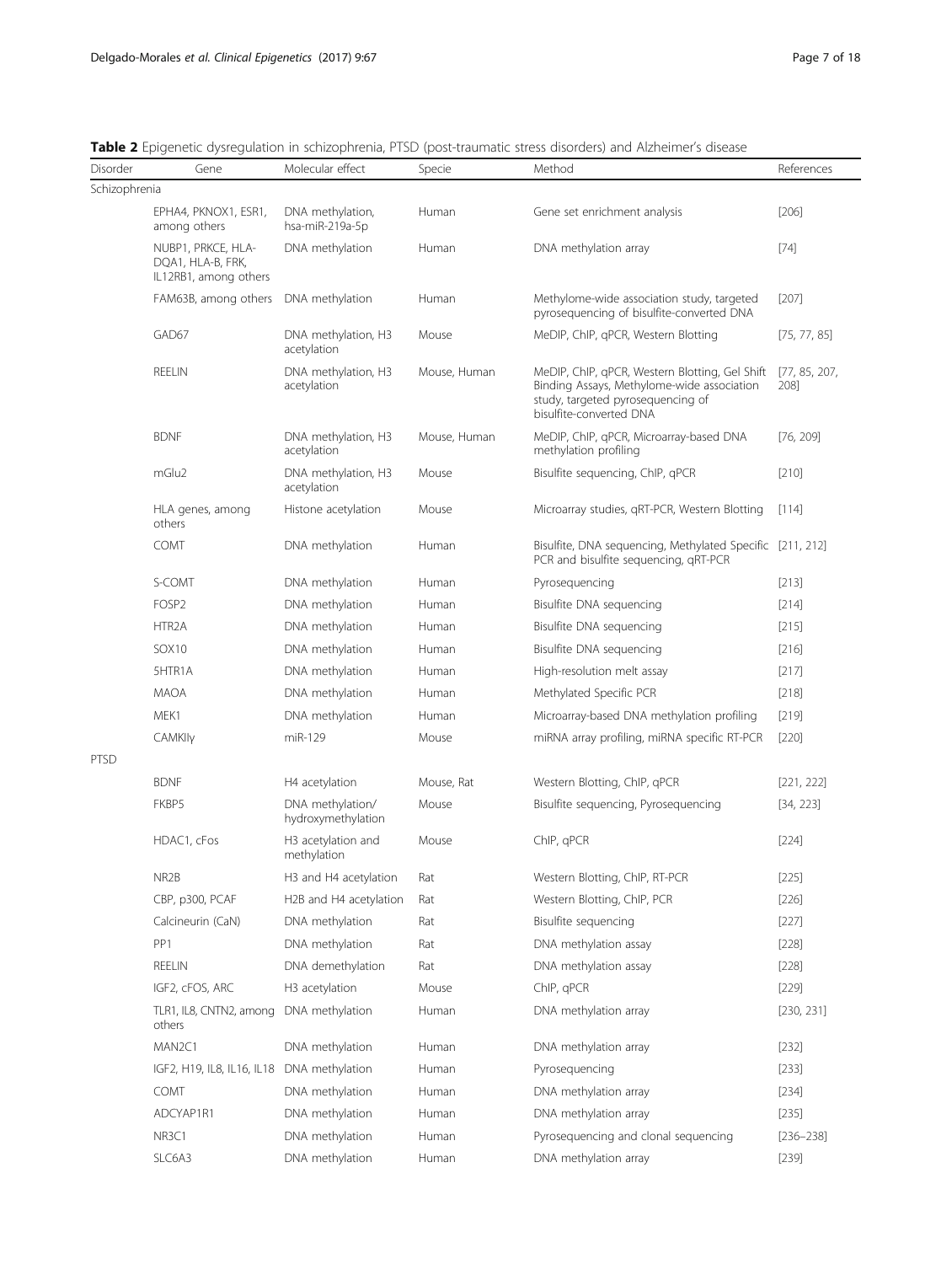|                     | SLC6A4                            | DNA methylation                  | Human                   | DNA methylation array            | $[240]$         |
|---------------------|-----------------------------------|----------------------------------|-------------------------|----------------------------------|-----------------|
|                     | APC5, TPR, CLEC9A,<br>ANXA2, TLR8 | DNA methylation                  | Human                   | DNA methylation array            | $[241]$         |
|                     | FKBP5                             | miR-511                          | Mouse                   | qPCR                             | [242]           |
| Alzheimer's disease |                                   |                                  |                         |                                  |                 |
|                     | APP                               | DNA methylation                  | Human                   | MSRE-SB, pyrosequencing          | $[125 - 127]$   |
|                     | BACE1                             | DNA methylation                  | Cell lines              | <b>HPLC</b>                      | [129]           |
|                     | PSEN1                             | DNA methylation                  | Cell lines              | <b>HPLC</b>                      | [129]           |
|                     | Neprylisin                        | DNA methylation                  | Cell lines              | MS-PCR                           | [131]           |
|                     | DUSP22                            | DNA methylation                  | Human                   | BS-array, pyrosequencing         | [117]           |
|                     | DUSP22                            | <b>DNA</b><br>hydroxymethylation | Human                   | WG 5-hmC-enriched seg            | [117]           |
|                     | SORBS3                            | DNA methylation                  | Human                   | BS-array, pyrosequencing, MS-PCR | [116, 132]      |
|                     | NF-kB                             | DNA methylation                  | Human and Cell<br>lines | Specific Methylation Assay       | [133, 134]      |
|                     | COX <sub>2</sub>                  | DNA methylation                  | Human and Cell<br>lines | Specific Methylation Assay       | $[134]$         |
|                     | <b>BDNF</b>                       | DNA methylation                  | Human                   | MSRE-PCR                         | [133]           |
|                     | CREB                              | DNA methylation                  | Human                   | MSRE-PCR                         | [133]           |
|                     | TBXA2R                            | DNA methylation                  | Human                   | BS-array, pyrosequencing, MS-PCR | [116]           |
|                     | ANK1                              | DNA methylation                  | Human                   | WGBS, BS-array, pyrosequencing   | [121, 122]      |
|                     | BACE1                             | H3 acetylation                   | Human                   | <b>FAIRE/ChIP</b>                | [130]           |
|                     | Neprylisin                        | H4 acetylation                   | Cell lines              | ChIP                             | $[144]$         |
|                     | miR-9                             | downregulation                   | Human                   | PCR                              | $[179]$         |
|                     | miR-26a                           | upregulation                     | Human                   | PCR                              | [161]           |
|                     | miR-29a/b-1                       | downregulation                   | Human                   | miRNA microarray                 | $[164]$         |
|                     | $miR-29c$                         | downregulation                   | Mouse                   | RT-PCR                           | [164, 168]      |
|                     | miR-34c                           | downregulation                   | Human                   | RNA sequencing                   | $[178]$         |
|                     | miR-101                           | downregulation                   | Cell lines              | PCR                              | [158]           |
|                     | miR-106b                          | downregulation                   | Human                   | miRNA microarray, Northern blot  | $[157]$         |
|                     | miR-107                           | downregulation                   | Human                   | miRNA microarray                 | $[163]$         |
|                     | miR-124                           | downregulation                   | Human                   | RT-PCR                           | [160]           |
|                     | miR-125                           | upregulation                     | Human                   | Northern blot                    | [161, 174, 183] |
|                     | miR-132                           | downregulation                   | Human                   | Northern blot                    | [161, 174, 183] |
|                     | miR-137                           | downregulation                   | Human                   | PCR                              | $[162]$         |
|                     | miR-153                           | downregulation                   | Human                   | PCR                              | [158]           |
|                     | miR-181c                          | downregulation                   | Human                   | PCR                              | [161, 162, 179] |
|                     | miR-132                           | downregulation                   | Human                   | Northern blot                    | $[174]$         |
|                     | miiR-219                          | downregulation                   | Human                   | RNA sequencing                   | $[170]$         |
|                     | miR-339-5p                        | downregulation                   | Human and Cell<br>lines | RT-PCR                           | [167]           |
|                     | BACE1-AS                          | upregulation                     | Human and Cell<br>lines | RT-PCR                           | $[169]$         |
|                     | $Inc-17A$                         | upregulation                     | Human                   | RT-PCR                           | [184]           |

Table 2 Epigenetic dysregulation in schizophrenia, PTSD (post-traumatic stress disorders) and Alzheimer's disease (Continued)

DNA methylation, histone alterations and microRNA expression is summarized. BS-array bisulfite-modified DNA based arrays, ChIP chromatin immunoprecipitation, FAIRE formaldehyde-assisted isolation of regulatory elements, HPLC high-performance liquid chromatography, MeDIP methylated DNA immunoprecipitation, MS-PCR methylation specific PCR, MSRE-PCR methylation-sensitive restriction enzyme-PCR, qPCR quantitative real-time PCR, WG 5-hmC-enriched seq whole-genome sequencing analysis of 5-hydroxymethylcytosine-enriched sequences, WGBS whole-genome bisulphite sequencing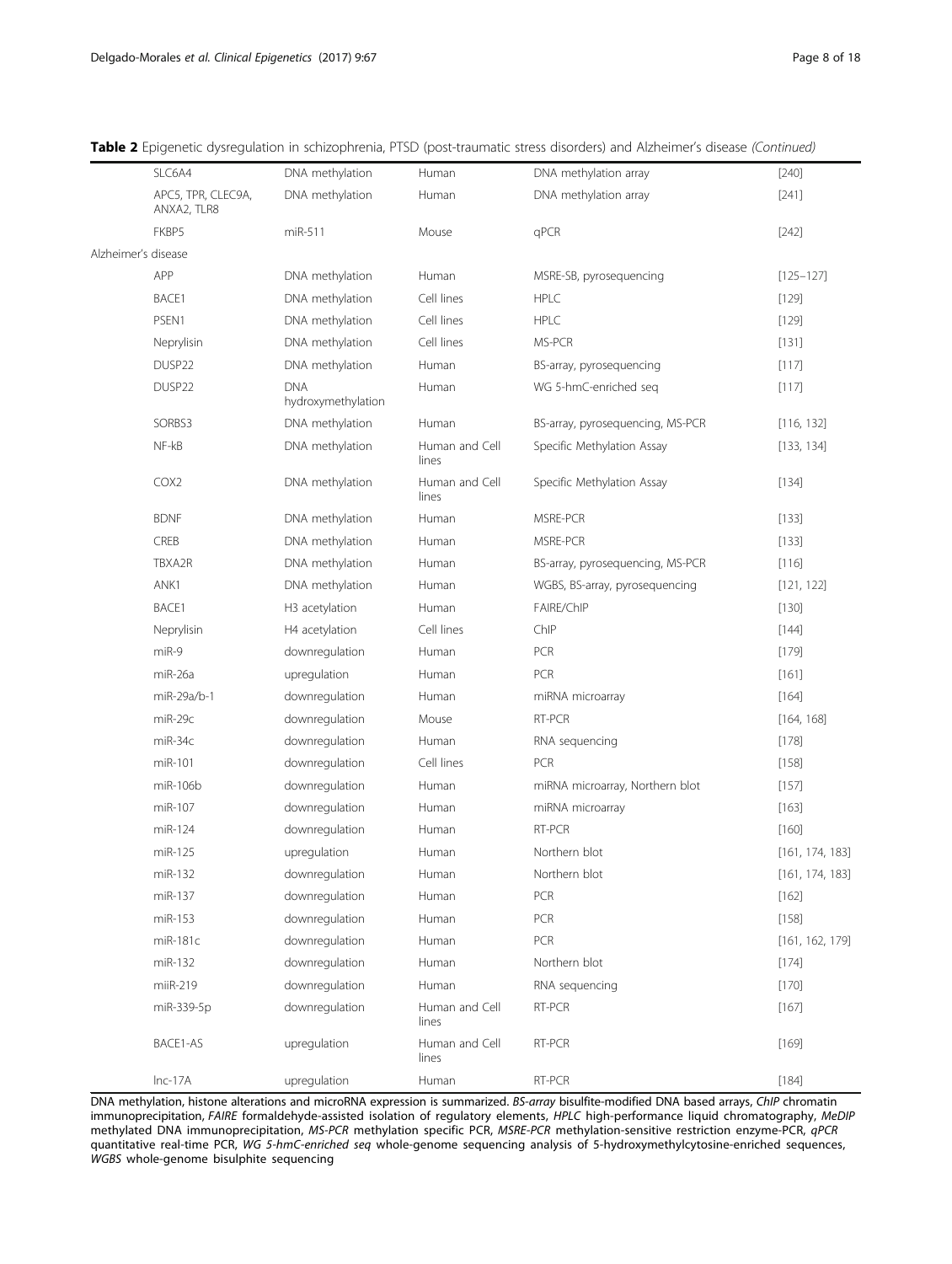the importance of ncRNAs in post-transcriptional regulation of gene expression in PTSD is well established [[89](#page-14-0), [93, 94](#page-14-0)]. It can be mentioned as an example the role of miR-138b that inhibits the original fear memory and downregulates plasticity-related genes (e.g. creb1 and sp1) in the infralimbic prefrontal cortex of mice [\[95\]](#page-14-0). Based on current literature, successful fear extinction is mediated by epigenetic mechanisms, which include enhancement of HAT activity, reduction of HDAC activity (e.g. HDAC2), DNA methylation and DNA demethylation by TET proteins [\[89](#page-14-0), [90](#page-14-0)]. There are several animal and human studies supporting the role of DNA methylation in PTSD [\[89\]](#page-14-0). In mice, for example, DNA methylation is increased in BDNF exon IV in females resistant to fear extinction, which leads to a decrease in BDNF expression in the prefrontal cortex [\[96\]](#page-14-0). Interestingly, it has been demonstrated in mice that IGF2/IGFBP7 signalling regulates fear extinction via an upregulation of IGF2 and downregulation of IGFBP7, which promotes survival of 17–19-day-old newborn hippocampal neurons [[97](#page-14-0)]. Both IGF2 and IGFBP7 genes are regulated via DNA methylation and other epigenetic mechanisms [\[91](#page-14-0), [98\]](#page-14-0). This signalling pathway might have potential as therapeutic target for PTSD, although this possibility will need to be studied further.

In humans, several genes associated with stress response (e.g. NR3C1, FKBP5), neurotransmitter activity (e.g. SLC6A4), immune regulation (e.g. IGF2, H19, IL8, IL16, IL18) and repetitive genomic elements (e.g. LINE-1, Alu) were studied in peripheral blood using either a candidate genetic locus or a genome-wide approach. It was found that their methylation levels are altered in PTSD patients [\[89](#page-14-0)]. The TET family of methylcytosine dioxygenases enzymes (TET1, TET2 and TET3) undergoes DNA demethylation (i.e. reverses DNA methylation), which seems to also play an important role during fear extinction [[99](#page-14-0)]. One recent study demonstrates that gene knockdown of TET1 impairs extinction [\[100](#page-14-0)]. Furthermore, another study shows that 5 hmC and TET3 occupancy undergo genome-wide redistribution on extinction-related genes and that Gephyrin mRNA expression is increased in the infralimbic prefrontal cortex [\[101](#page-14-0)]. These preclinical findings have made TET enzymes and DNA demethylation promising therapeutic targets to potentiate fear extinction; however, compounds that target the TET enzymes and subsequently DNA demethylation are not yet available.

SPV106, a HAT p300/CBP-associated factor (PCAF) activator, facilitates fear extinction and protects against fear renewal when injected in rodent infralimbic prefrontal cortex [[102](#page-14-0)]. On the other hand, if we inhibit HAT p300 in the infralimbic cortex, strengthen fear extinction is enhanced [[103\]](#page-14-0). Thus, HAT modulators affect fear extinction in different ways, and additional work is required to unravel their mechanisms of action. Alternatively, gene transcription of extinction-relevant genes

that can be enhanced by HDAC inhibitors such as TSA, sodium butyrate, entinostat (MS-275), vorinostat (SAHA), VPA and Cl-944 can strengthen fear extinction displaying better selectivity towards class-I HDACs [[89](#page-14-0), [90\]](#page-14-0). In this context, targeting specific HDAC isoforms could be a useful therapeutic approach to modulating fear extinction [[104](#page-14-0)]. Moreover, MS-275, SAHA and Cl-944 rescue fear extinction deficits in various rodent models [[89, 90\]](#page-14-0), and HDAC2 seems to play a crucial function in this rescue [[105](#page-14-0)]. Bahari-Javan et al. observed in rodents that HDAC1 is required for extinction learning that comprises H3K9 deacetylation followed by H3K9 trimethylation of target genes [[92](#page-14-0), [106](#page-14-0)]. These facilitating effects on fear extinction are likely due to initiation of various extinction-related gene transcription programs. For example, SAHA and VPA increase acetylation in the promoter of GRIND2B (NMDA receptor subunit 2B) and histone H4 acetylation in the promoter IV of BDNF; Cl-994 increases histone H3 acetylation in the promoter region of plasticity associated genes (e.g. IGF2, ARC, C-FOX), and some neurotransmitter systems increase H3 acetylation in the promoter of certain genes (e.g. BDNF, CAMK2A, CREB) [[90](#page-14-0), [105\]](#page-14-0).

## Epigenetic link between psychiatric disorders and dementia

Gene expression in the human brain changes with age [[106\]](#page-14-0), and it is known that some psychiatric disorders (e.g. SZ, PTSD and depression) may trigger or accelerate the progression of dementia, a neurodegenerative disease [\[92](#page-14-0), [107](#page-14-0)–[109\]](#page-14-0). Although the specific molecular link has not been properly established, epigenetic effects on disease phenotypes may explain how early life stressors (e.g. a psychiatric disorder) can account for the susceptibility of dementia later in life [\[11\]](#page-12-0). For example, in this context, there is evidence showing that childhood abuse induces differential DNA methylation and gene expression patterns in PTSD patients compared to PTSD patients without childhood abuse [\[110\]](#page-14-0). IGFBP7, one of the seven IGFBPs identified in the mammalian genome that is used to transport and regulate the bioavailability of IGF1 and IGF2, is deregulated in PTSD and dementia via Igfbp7 promoter DNA methylation in mouse and human brains [\[91, 98\]](#page-14-0). In this context, epigenetic pharmacology emerges as an appealing alternative to treat multifactorial diseases with deregulation in multiple signalling pathways in the framework of personalized medicine [\[111\]](#page-15-0).

Epigenetic mechanisms are essential for normal brain function (i.e. learning and memory processes), and on the basis of the literature presented in this review, disruptions of these mechanisms are closely related to the molecular alterations associated with disorders such as depression or Alzheimer's disease. Alzheimer's disease (AD) is the most prevalent form of dementia currently affecting more than 48 million people worldwide with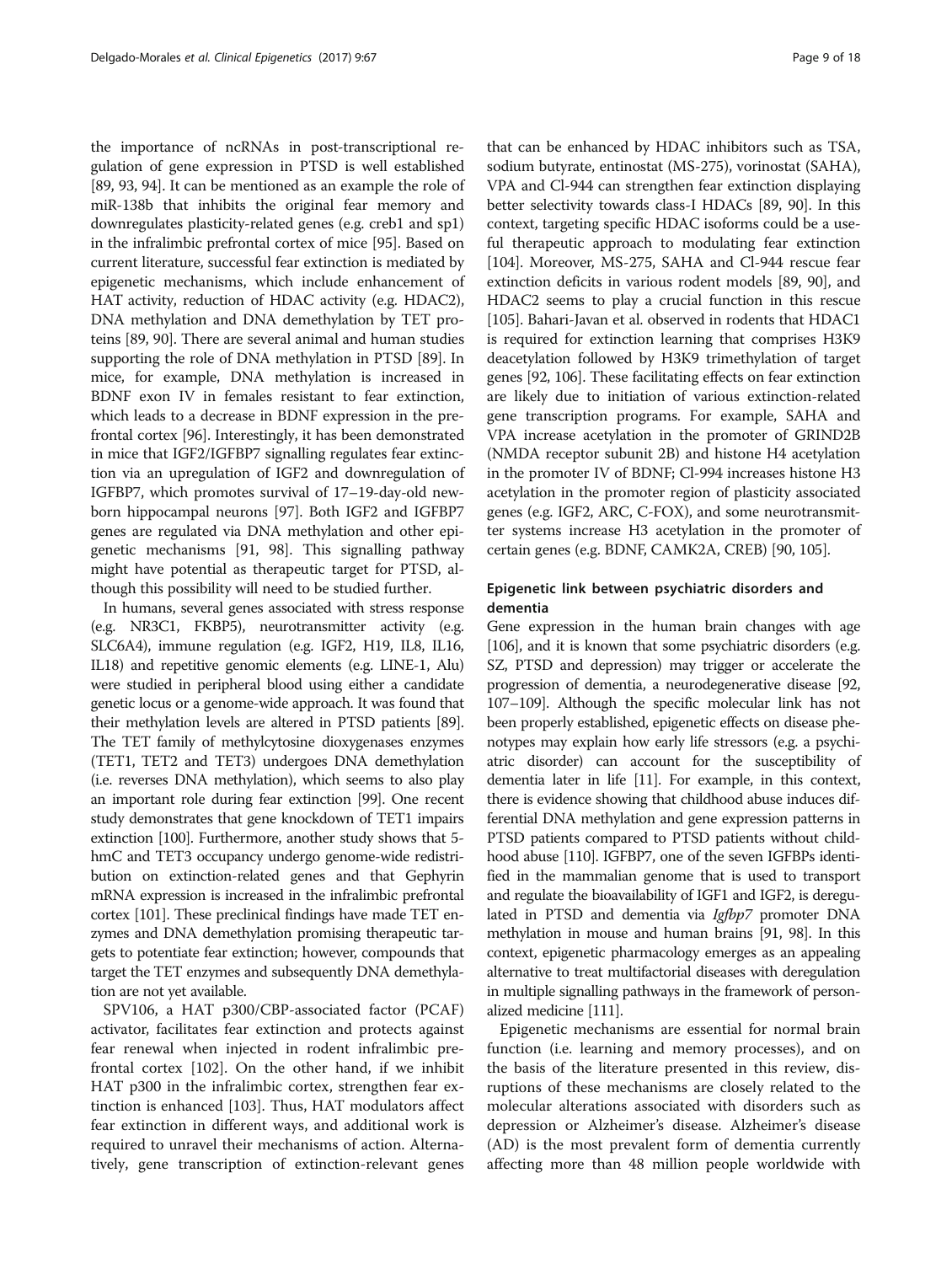devastating consequences for the affected patients, their relatives and health systems. Its incidence is expected to double every 20 years (from 74.7 million in 2030 to 131.5 million in 2050, according to the World Alzheimer Report 2015). Increasing life expectancy calls for the urgent development of strategies to delay, attenuate or prevent Alzheimer's disease, since therapeutic approaches directed only at the moderate-to-late stages have been disappointing in clinical trials so far. AD is divided in two subtypes: familial and sporadic cases. Familial AD (FAD) accounts for only approximately 5% of all AD cases and is associated with inherited mutations in the amyloid precursor protein (APP) gene and the presenilin 1 and 2 (PSEN1/2) genes [[112](#page-15-0)]. This subtype is characterized by presentation of the major hallmarks of the disease before the age of 55 years (early onset AD (EOAD)). Sporadic cases of AD usually present a later age of onset  $(\geq 65$  years; late onset AD (LOAD)), and the scientific community has still not associated this subtype to any genetic mutation. Thus, identification of nongenetic factors that trigger sporadic forms of the disease is crucial in terms of prevention, and knowledge of the underlying etiopathogenic mechanisms will aid the development of timely interventions.

## Epigenetic deregulation in neurodegenerative disorders: Alzheimer's disease as a model

Since recent studies have described that gene–environment interactions may underlie neuropsychiatric disorders [[113](#page-15-0)–[115\]](#page-15-0), many research efforts have been oriented into the study of the alterations of the "physiological epigenome" associated with AD [\[116, 117\]](#page-15-0). Epigenetic mechanisms, such as modifications of DNA-structure or of associated histones, regulate gene transcription and may contribute substantially in the interplay of genetic and environmental factors in the determination of the human phenotype [\[118](#page-15-0)–[120\]](#page-15-0). Alterations of the levels of 5-mC and 5-hmC and other epigenetic marks during the lifespan have been associated with the progression of AD. To date, several groups [\[121](#page-15-0)–[123](#page-15-0)] have identified, by epigenomewide analysis, several genes regulated by DNA methylation in human brain AD samples. These studies reflect that AD, as well as dementias in general, has specific epigenetic signatures [[124](#page-15-0)]. In particular, several research teams have described age-dependent methylation changes of a number of AD-related genes. APP gene expression is partially regulated through methylation of the multiple CpG sites of its promoter, and hypomethylation events have been described in association with AD in patients over 70 years of age [\[125](#page-15-0)–[127](#page-15-0)]. However, these data could not be confirmed by another study with bigger cohorts [[128](#page-15-0)]. Other APP related genes, such as BACE1 (that codes for an enzyme responsible for the misprocessing of APP towards toxic Aβ generation), can be regulated via

epigenetic mechanisms and hypomethylation states of that promoter have been associated with AD [[129](#page-15-0), [130\]](#page-15-0). Another enzyme associated with Aβ, PSEN1, has also been shown to have an aberrant methylation status in AD [[129](#page-15-0)]. Importantly, Aβ itself has been described as an epigenetic modulator by inducing global DNA hypomethylation and specific hypermethylation of Neprilysin, an enzyme associated with its degradation [\[131\]](#page-15-0), thus reducing its expression. Therefore, despite still not being well defined, it seems that the Aβ generation mechanisms are associated with DNA methylation patterns in a bidirectional manner. Tau protein, the other major pathomolecular change in AD, has also been shown to be regulated epigenetically. DUSP22 is a phosphatase with the ability to dephosphorylate abnormal tau and is downregulated in AD brain samples by hypermethylation of its promoter [[117\]](#page-15-0).

Besides the principal molecules associated with AD, several studies have indicated the importance of epigenetic processes in gene expression regulation that occur in AD. SORBS3, or Vinexin, encodes for a cell adhesion protein involved in synaptic function, and several groups have found a hypermethylation of its promoter [\[116, 132\]](#page-15-0). This process normally appears in an age-dependent fashion but is accelerated in AD. Other genes such as the gene NF-kB or some regions of the promoter of the gene Cyclooxygenase-2 (COX-2), both proinflammatory and associated with inflammatory events in AD, have been reported to be hypomethylated [\[133, 134](#page-15-0)]. Hypermethylation of the promoters of BDNF and cAMP response elementbinding protein (CREB) were found in the frontal cortex of AD patients [\[133](#page-15-0)]. Both proteins are critical for neuronal survival [\[135](#page-15-0), [136](#page-15-0)] and have been associated with AD [\[137](#page-15-0)]. The importance of the CREB signalling in AD is evident since other authors have also described alterations in genes related to this molecular pathway, such as hypermethylation of Thromboxane A2 Receptor (TBXA2R) [[116\]](#page-15-0), a Gprotein receptor regulating CREB [\[138](#page-15-0)]. Recent epigenomewide association studies (EWAS) identify another gene called Ankyrin1 (an adaptor protein; ANK1) in hypermethylated state in cortex samples of AD patients [\[121](#page-15-0), [122](#page-15-0)]. Importantly, the epigenetic state of ANK1 showed a strong correlation both with early and late stages of the disease, suggesting its possible validity as a biomarker.

Besides DNA methylation, the role of histone modifications has been also dissected in AD [\[5\]](#page-12-0). However, few studies have focused on human brain samples. Of all the histone modifications described so far, lysine acetylation and lysine methylation are the most common [\[139\]](#page-15-0). For example, histone acetylation has been described to be reduced both in the human brain tissue and in AD mouse models [[140, 141](#page-15-0)]. Importantly, the transcriptional activity of AD associated genes has been associated with specific histone marks, such as increased acetylation of H3 at the BACE1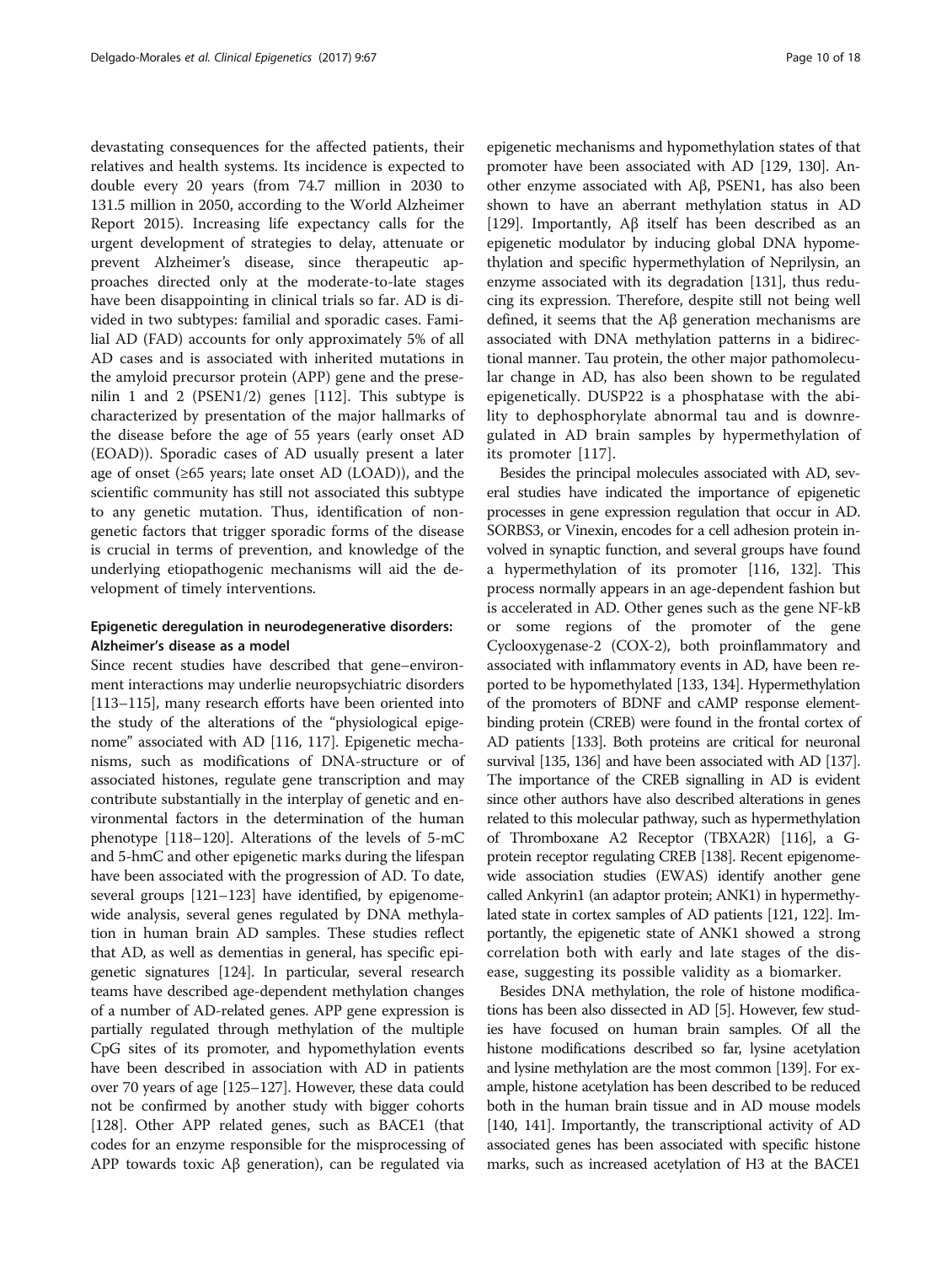promoter [\[130\]](#page-15-0). This histone mark activates gene transcription by relaxing the chromatin structure. One of the proteolytic fragments of APP is the APP C-terminal fragment (AICD). Several studies have demonstrated the ability of AICD to recruit, directly or indirectly, the histone acetyltransferase TIP60 [\[142, 143](#page-15-0)]. The consequences of this interaction are the repression of Neprilysin expression in NB7 cells by acetylation of lysines on histone H4 [\[144](#page-15-0)]. Also in human samples, other histone marks were found to be altered. For example, an increase of phosphorylation of histone H2AX, a histone variant, in the hippocampus was found in AD samples [[145\]](#page-15-0), as well as increased global H3 phosphorylation in the frontal cortex [[133\]](#page-15-0) and hippocampus [[146\]](#page-15-0).

However, most current knowledge on the involvement of the histone code derives from work done using transgenic mouse models. Decreased levels of H4 acetylation were found in APP/PS1 of the mouse model hippocampus after a learning task [[147](#page-15-0)]. However, deeper analysis showed an increased H4 acetylation in the CA1 region of hippocampus together with increased H3 acetylation and phosphorylation in the prefrontal cortex of another APP model, the Tg2575 [[148](#page-15-0)]. These data emphasize the necessity of restricting epigenetic analysis to small brain areas or even single-cell analysis to completely understand the role of the epigenetic processes in AD. H3 and H4 acetylation was increased in neuronal cell cultures from an AD mouse model expressing mutations in APP and in Tau (3xTg) [\[149\]](#page-15-0). Regarding other hallmarks of AD, hyperacetylation of H3 on the promoter of BACE1 in 3xTg brains [\[130\]](#page-15-0) leading to increased transcriptional activity of the gene, as well as on the promoter of BACE1 and PS1 in N2a cells expressing a mutated form of APP, has been described [[150](#page-15-0)]. Other modifications have not been sufficiently studied although experiments in animal models have explored histone methylation [[151, 152\]](#page-15-0) and ubiquitination [[153\]](#page-15-0) involvement in learning and memory processes, also indicating possible implications in cognitive impairments.

Although the AD "histone code" remains to be deciphered, it is evident that histone alterations play important roles both by altering histone marks and by changing the levels of histone modifying enzymes [\[141](#page-15-0), [154\]](#page-15-0) in dementias and are suitable targets for pharmacological approaches.

Non-coding RNAs [\[155](#page-15-0)] have also been associated with AD [[156\]](#page-15-0). Several studies have analysed alterations of miRNA expression in several areas of post-mortem AD brains, showing a broad spectrum of changes in a multitude of miRNAs. Some of the most relevant changes occur in miRNAs targeting mechanisms implicated in APP and/or its misprocessing towards the amyloidogenic pathway. miR-106b [\[157](#page-15-0)] and -153 [\[158](#page-15-0)] are downregulated in AD (temporal cortex and frontal cortex, respectively), and one of its

multiple targets is the mRNA of APP [[159\]](#page-15-0). Other miRNAs with the ability to regulate APP are miR-101 [\[158](#page-15-0)] and miR-124 [\[160](#page-15-0)], and both are described as downregulated in AD brains. miR-137 and -181c are also downregulated in AD [\[161](#page-16-0), [162](#page-16-0)], and their downregulation promotes APP processing into neurotoxic forms of Ab. Other key molecules of the amyloidogenic cascade like BACE1 are also targeted by several miRNAs. Numerous miRNAs with the capability of reducing BACE1 levels were found to be reduced in several areas of AD brains, for example the miR-29a/b-1 cluster, -29c, -107, -339-5p and -485-5-p [[163](#page-16-0)–[168\]](#page-16-0). Other ncRNAs also target BACE1, including the long ncRNA BACE1-AS, by regulating BACE1 RNA stability. BACE1-AS was described as being in an upregulated state in AD brains samples suggesting its role in incrementing BACE1 levels [[169\]](#page-16-0). Tau is also regulated via miRNAs. miR-219 was found downregulated in the AD human frontal cortex [[170\]](#page-16-0) and is thought to regulate tau mRNA directly. Another enzyme involved in the aberrant phosphorylation of tau is Glycogen Synthase Kinase 3β (GSK3β) that is considered the major modulator of tau phosphorylation in the brain [\[132](#page-15-0)]. Additional studies have demonstrated that GSK3β is negatively regulated by miR-26a, a microRNA deregulated in AD [\[161](#page-16-0), [171\]](#page-16-0). Several miRNAs impact on several hallmarks of AD simultaneously. miR-107 is another miRNA targeting BACE1 [\[166](#page-16-0)], but it is also capable of deregulating cdk5 [[172\]](#page-16-0), a kinase related to tau phosphorylation. In the case of miR-124 and -137, both target APP metabolism as well as the differential splicing of tau [\[161, 173](#page-16-0)]. miR-9 and miR-132 can also regulate tau splicing mechanisms [[174](#page-16-0)–[176\]](#page-16-0). Interestingly, both also have the ability to reduce SIRT1, a sirtuin that can deacetylate tau [\[154,](#page-15-0) [177\]](#page-16-0). Together with those, miR-34c and miR-181c can reduce the levels of SIRT1 and all of them are reduced in AD [\[162, 178, 179\]](#page-16-0).

Another important alteration in AD is synaptic dismantling and alteration of synaptic transmission [\[180, 181](#page-16-0)]. While several miRNAs have been associated with those mechanisms [[182](#page-16-0)], miR-132 and miR-125b in particular have been associated with AD. It has been described that miR-132 is reduced in the hippocampus, cerebellum and medial frontal gyrus, whereas miR-125 is increased in these areas [\[161, 174](#page-16-0), [183](#page-16-0)]. Another ncRNA, the long non-coding RNA 17A, is elevated in AD brains and regulates GABA transmission [\[184](#page-16-0)]. Due to the role of micro-RNAs in synaptic plasticity [\[185](#page-16-0)] and increasing evidence that dysregulation of miRNAs biogenesis is implicated in AD, these epigenetic effectors seem critical not only in the normal gene expression pattern of neurons but also in the pathophysiology of AD. The complexity of ncRNA function and their intricate patterns of expression in nervous system demand further investigation, which may eventually lead to the discovery of new druggable targets to delay or prevent AD.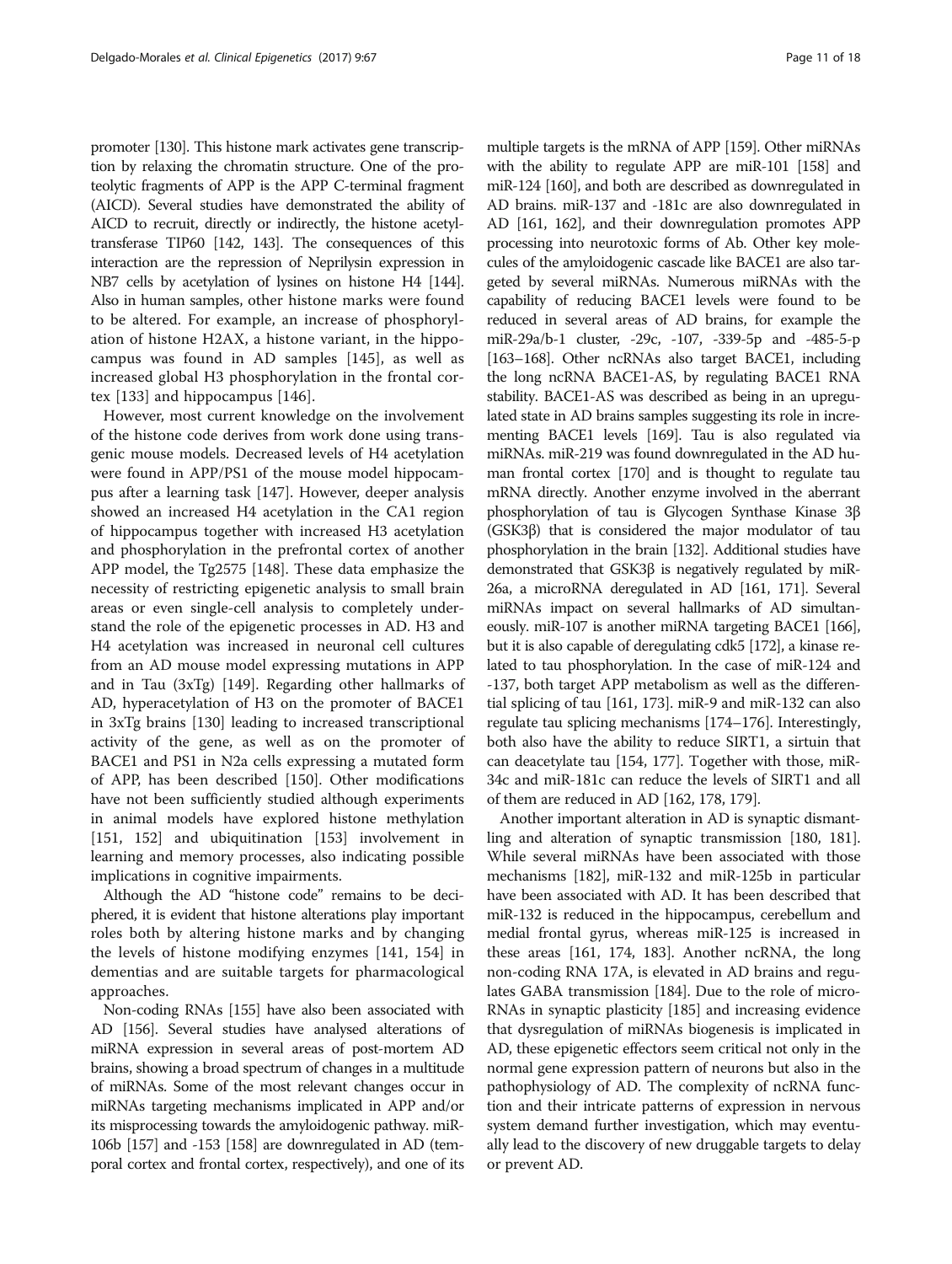### AD's pharmacoepigenomics

Overall, it is evident that epigenomic alterations in AD make suitable targets for therapeutic interventions (Table [2\)](#page-6-0). However, so far, only histone alterations have been properly studied in pharmacoepigenomics.

The most common histone modifications (acetylation and methylation) are performed by the balanced activity of HATs and HDACs on the one hand and histone methyltransferases and demethylases (HDMTs) on the other hand [[153](#page-15-0), [186\]](#page-16-0). Due to the availability of drugs targeting those enzymes, most research performed to describe its role has been performed in mouse models of AD. The induction of histone acetylation through inhibition of HDACs has been proposed as a candidate approach to treat AD based on of several lines of evidence using such models [[187\]](#page-16-0). One of the first demonstrations of the role of the potential use of HDACi to treat AD showed that administration of the unspecific HDACi sodium butyrate in an AD mice model (CK-p25 mice) was able to restore cognitive capabilities initially decreased in the transgenic mice [[188\]](#page-16-0). An increased expression of HDAC2 in human AD samples (hippocampal area CA1 and entorhinal cortex) and also in the hippocampal area CA1 and in prefrontal cortex of the CK-p25 mice and the 5XFAD model has been described [[141](#page-15-0)], reinforcing the idea of using HDACi to treat AD. Administration of another HDAC inhibitor TSA also improved memory formation in APP/PS1 mice by increasing H4 acetylation in brain [\[147](#page-15-0)]. VPA, another inhibitor of HDAC1, was useful in order to reduce Aβ levels and plaques in the hippocampus of an APP model (PDAPP) [[189\]](#page-16-0) and also was able to improve learning capabilities of an AD mice model. Similar data was obtained in a Tg2576 model treated with the HDAC inhibitor sodium phenylbutyrate, where chronic treatment reduced tau hyperphosphorylation but could not revert Aβ accumulation [[190\]](#page-16-0). In subsequent studies, the same team treated younger animals with the same compound and found decreased Aβ accumulation and reduced immunoinflammatory events [[190](#page-16-0)] indicating the importance of the disease stage chosen for treatment. Other drugs, such as SAHA, also improved cognitive capabilities of APP/PS1delta9 mice [\[191](#page-16-0)], and MS-275, a specific HDAC1 antagonist [\[192](#page-16-0)], showed the same improvement in cognition of APP/PS1 mice together with a reduction of amyloid plaques in the hippocampus of treated animals [[193\]](#page-16-0). Although we still do not completely understand the role of HDAC inhibition in the brain [[194\]](#page-16-0), it seems evident that selective pharmacological inhibition of some of the multiple HDAC members is a promising area of research for treating early stages of AD.

## **Conclusions**

The involvement of epigenetic factors as key players in the ageing process in the brain and in age-related neurodegenerative and psychiatric disorders is widely accepted and provides important insights as to how they can potentially mediate interactions between genetic and environmental risk factors. In spite of epigenetic-based therapy emerging as an appealing alternative approach to the treatment of neuropsychiatric diseases with deregulation in multiple signalling pathways, many unresolved questions still hinder the progression of candidate therapies to clinical trials.

Future translational research approaches to the development of epigenetic therapeutics in neuropsychiatric diseases must overcome a number of limitations. One of the first bottlenecks is the heterogeneity in the design of studies that frequently use different experimental models, as well as in the particular regions of the brain analysed and in the variable sensitivity and resolution of the epigenetic methods employed. Most studies have been performed with small sample sizes and thus have low statistical power and have only addressed a few epigenetic marks in a few specific tissues. With this level of heterogeneity, it is very difficult to infer broad conclusions about the implications of epigenetics in neuronal development and its alterations in neuropsychiatric diseases. It is also important to note that studies in living humans, as opposed to those in in vitro and animal models, are very scarce. Other limitations regarding the design of the studies are the phenomenological and dichotomous definitions of the disorders, the multiple clinical manifestations, the inability to control lifestyle factors and the inability to distinguish chronological correlations between environmental exposure, epigenetic modifications and disease progression.

In order to address many of the questions mentioned above and increase the reproducibility of existing epigenetic findings, there are several challenges that must be confronted. Some important ones include the following: (1) to carry out larger, longitudinal, multicenter and prospective studies in order to investigate brain diseases and their interactions; (2) to consider tissue and cell-type specificity by using dissection of brain tissues; and (3) to include multiple epigenetic marks, genomewide studies and integrate the results into specific chromatin contexts.

We must also consider the new challenges in epigenetic research. There is no doubt about the importance of non-coding RNAs in post-transcriptional regulation of gene expression in neural differentiation and their deregulation in several human disorders, including neuropsychiatric diseases [[5,](#page-12-0) [195](#page-16-0)]. Furthermore, we must add new layers of complexity such as the epigenetic regulation of RNA (i.e. RNA methylation) [\[196\]](#page-16-0), three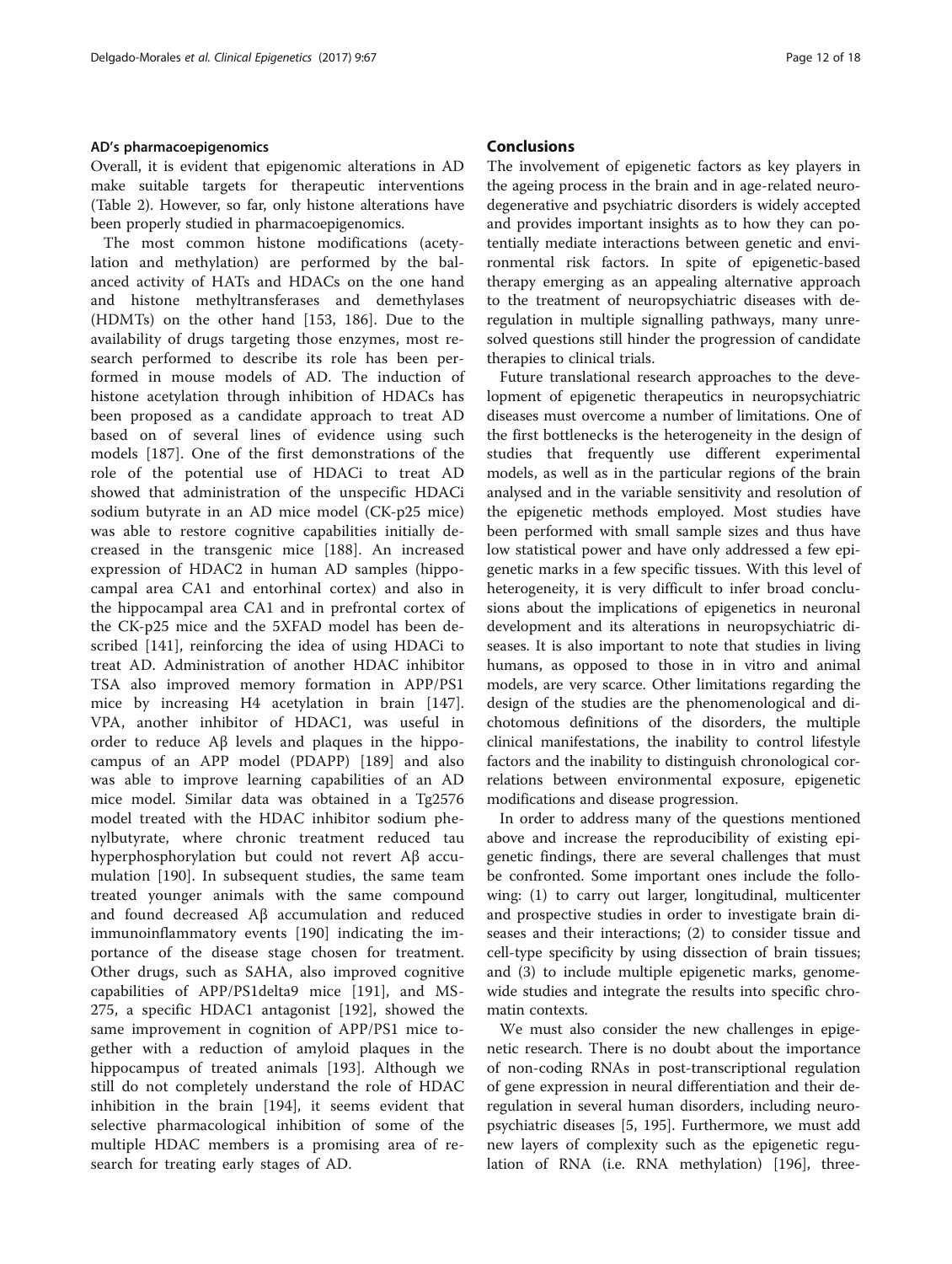<span id="page-12-0"></span>dimensional chromatin structure as a key regulator of transcription [\[197](#page-16-0)] and the epigenetic control of the mitochondrial genome that can explain the mitochondrial dysfunction observed in neuropsychiatry diseases [[198](#page-16-0)].

Emerging technologies for epigenetic research can also improve our knowledge. As one prominent example, the use of CRIPSR/Cas9 technology and its adaptations to different models (for example, epigenetic editing) can demonstrate the causal role of epigenetics in instructing gene expression [[16\]](#page-13-0). In addition, computational modelling can accelerate the search for new epigenetic therapeutic approaches to treat neurological disorders, map them to clinical predictions and further our understanding of complex brain diseases at the individual and population levels [[199\]](#page-16-0). In light of the latest advances in induced pluripotent stem cell (iPSC) technology, future epigenomic brain approaches will involve the study of specific neuronal populations derived from patient-cells, allowing a better understanding of the disorder by disease modelling and a faster drug screening/repurposing in a personalized manner [[200](#page-16-0)].

It is clear that current knowledge of the epigenetic changes that occur during healthy ageing and pathological conditions in the brain is increasing, but much research is still required before translating the findings to clinical practice. This is of particular relevance due to the numbers of elderly people in third world societies and the social effects of cognitive impairment. In summary, we need to overcome important challenges to identify new epigenetic therapeutic targets and to develop appropriate, randomised and controlled trials with human subjects.

#### Abbreviations

5-hmC: 5-Hydroxymethylcytosine; 5-mC: 5-Methylcytosine; AD: Alzheimer's disease; APP: Amyloid precursor protein; DG: Dentate gyrus; DNMT: DNA methyltransferase; EOAD: Early-onset Alzheimer's disease; FAD: Familiar Alzheimer's disease; HAT: Histone acetyltransferase; HDAC: Histone deacetylase; HDACi: Histone deacetylase inhibitor; HDMT: Histone demethylase; HMT: Histone methyltransferase; LOAD: Late-onset Alzheimer's disease; ncRNAs: Non-coding RNA; NSPCs: Neural stem progenitor cells; PTSD: Posttraumatic stress disorder; SAHA: Suberoylanilide hydroxamic acid; SGZ: Subgranular zone; SVZ: Subventricular zone; SZ: Schizophrenia; TET: Teneleven translocation; TSA: Trichostatin A; VPA: Valproic acid

#### Acknowledgements

We thank COST Action CM1406 "Epigenetic Chemical Biology" for their financial support regarding the publication fee.

#### Funding

Research in the group of MB is supported by EU Joint Programme– Neurodegenerative Disease Research (JPND; EPI-AD Consortium), RecerCaixa Foundation, Federación Española de Enfermedades Raras (FEDER), Federación Española de Enfermedades Neuromusculares (ASEM), Fundación Isabel Gemio, Spanish Association Against Cancer (AECC) and the Spanish Ministry of Health (FIS). RCA-B is supported by a Ramón & Cajal grant (RYC-2014- 15246) and by a Galicia Innovation Agency (GAIN) grant (IN607D-2016/003).

## Availability of data and materials

Not applicable.

#### Authors' contributions

RD-M, RCA-B, ME and MB contribute to specific content of the review. MB prepares the main text, table and figure. All authors read and approved the final manuscript.

#### Competing interests

The authors declare that they have no competing interests.

#### Consent for publication

Not applicable.

#### Ethics approval and consent to participate

Not applicable.

#### Publisher's Note

Springer Nature remains neutral with regard to jurisdictional claims in published maps and institutional affiliations.

#### Author details

<sup>1</sup> Cancer Epigenetics Group, Cancer Epigenetics and Biology Program (PEBC), Bellvitge Biomedical Biomedical Research Institute (IDIBELL), 3rd Floor, Hospital Duran i Reynals, Av. Gran Via 199-203, 08908L'Hospitalet, Barcelona, Catalonia, Spain. <sup>2</sup> Department of Psychiatry and Neuropsychology, School for Mental Health and Neuroscience (MHeNs), Maastricht University, Maastricht, The Netherlands. <sup>3</sup>Psychiatric Diseases Research Group, Galicia Sur Health Research Institute, Complexo Hospitalario Universitario de Vigo (CHUVI), SERGAS, CIBERSAM, Vigo, Spain. <sup>4</sup>Department of Physiological Sciences II, School of Medicine, University of Barcelona, Barcelona, Spain. <sup>5</sup>Institució Catalana de Recerca i Estudis Avançats (ICREA), Barcelona, Spain.

#### Received: 26 January 2017 Accepted: 11 June 2017 Published online: 29 June 2017

#### References

- 1. López-Otín C, Blasco MA, Partridge L, Serrano M, Kroemer G. The hallmarks of aging. Cell. 2013;153(6):1194–217.
- 2. Benayoun BA, Pollina E, Brunet A. Epigenetic regulation of ageing: linking environmental inputs to genomic stability. Nat Rev Mol Cell Biol. 2015;16(10):593–610.
- 3. Sen P, Shah PP, Nativio R, Berger SL. Epigenetic mechanisms of longevity and aging. Cell. 2016;166(4):822–39.
- 4. Berdasco M, Esteller M. Aberrant epigenetic landscape in cancer: how cellular identity goes awry. Dev Cell. 2010;19(5):698–711.
- 5. Lardenoije R, Iatrou A, Kenis G, Kompotis K, Steinbusch HW, Mastroeni D, et al. The epigenetics of aging and neurodegeneration. Prog Neurobiol. 2015; 131:21–64.
- 6. O' Sullivan RJ, Kubicek S, Schreiber SL, Karlseder J. Reduced histone biosynthesis and chromatin changes arising from a damage signal at telomeres. Nat Struct Mol Biol. 2010;17(10):1218–25.
- 7. Shah PP, Donahue G, Otte GL, Capell BC, Nelson DM, Cao K, et al. Lamin B1 depletion in senescent cells triggers large-scale changes in gene expression and the chromatin landscape. Genes Dev. 2013;27(16):1787–99.
- 8. Cruickshanks HA, McBryan T, Nelson DM, Vanderkraats ND, Shah PP, van Tuyn J, et al. Senescent cells harbour features of the cancer epigenome. Nat Cell Biol. 2013;15(12):1495–506.
- 9. Jones MJ, Goodman SJ, Kobor MS. DNA methylation and healthy human aging. Aging Cell. 2015;14(6):924–32.
- 10. Heyn H, Li N, Ferreira HJ, Moran S, Pisano DG, Gomez A, et al. Distinct DNA methylomes of newborns and centenarians. Proc Natl Acad Sci U S A. 2012;109(26):10522–7.
- 11. Lister R, Mukamel EA, Nery JR, Urich M, Puddifoot CA, Johnson ND, et al. Global epigenomic reconfiguration during mammalian brain development. Science. 2013;341(6146):1237905.
- 12. Cournil A, Kirkwood TB. If you would live long, choose your parents well. Trends Genet. 2001;17(5):233–5.
- 13. Schoenmaker M, de Craen AJ, de Meijer PH, Beekman M, Blauw GJ, Slagboom PE, et al. Evidence of genetic enrichment for exceptional survival using a family approach: the Leiden Longevity Study. Eur J Hum Genet. 2006;14(1):79–84.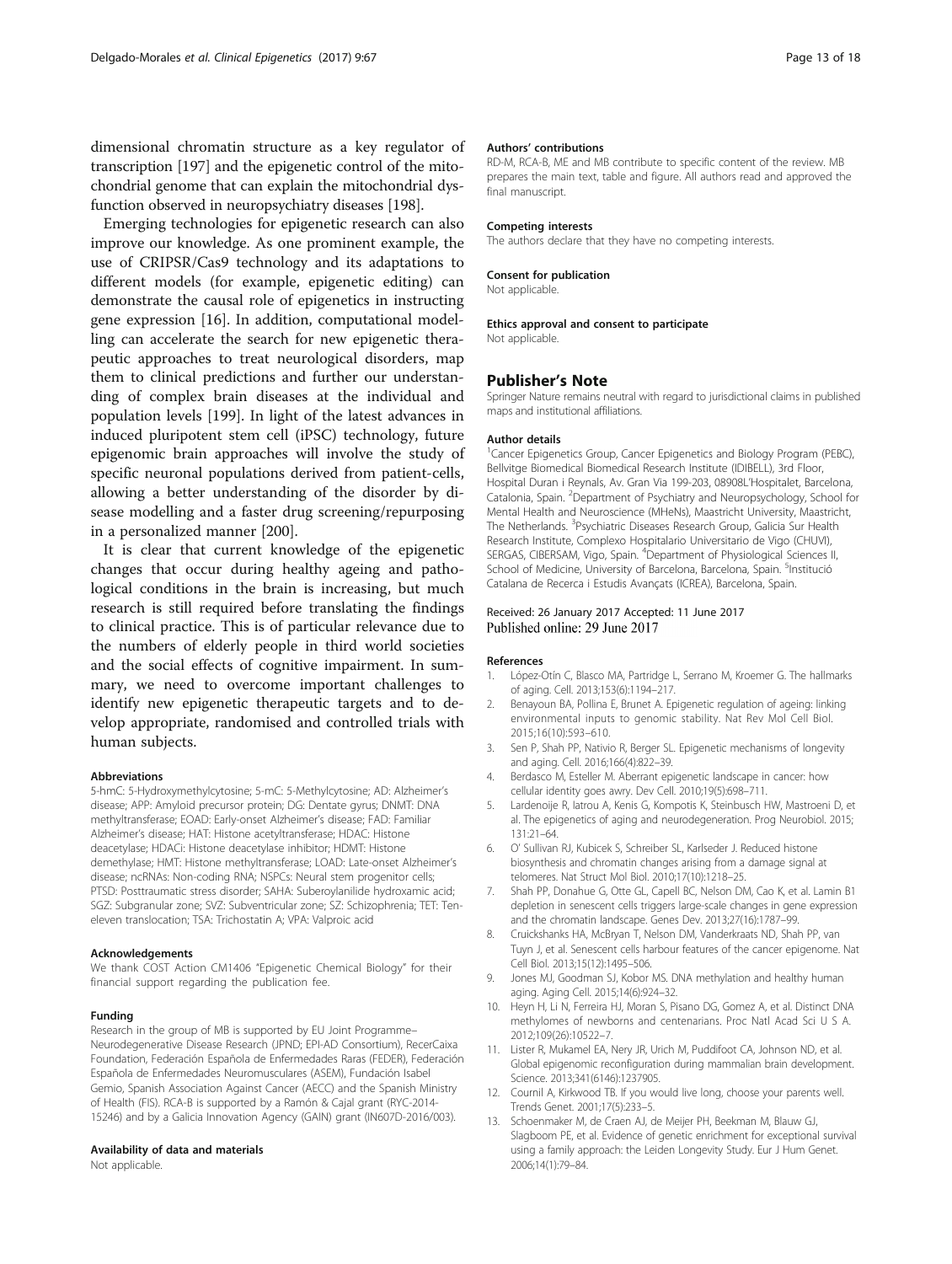- <span id="page-13-0"></span>14. Fraga MF, Ballestar E, Paz MF, Ropero S, Setien F, Ballestar ML, et al. Epigenetic differences arise during the lifetime of monozygotic twins. Proc Natl Acad Sci U S A. 2005;102(30):10604–9.
- 15. Horvath S. DNA methylation age of human tissues and cell types. Genome Biol. 2013;14(10):R115.
- 16. Cano-Rodriguez D, Rots MG. Epigenetic editing: on the verge of reprogramming gene expression at will. Curr Genet Med Rep. 2016;4(4):170–9.
- 17. Gassen NC, Chrousos GP, Binder EB, Zannas AS. Life stress, glucocorticoid signaling, and the aging epigenome: implications for aging-related diseases. Neurosci Biobehav Rev. 2016. doi: [10.1016/j.neubiorev.2016.06.003.](http://dx.doi.org/10.1016/j.neubiorev.2016.06.003)
- 18. Toraño EG, García MG, Fernández-Morera JL, Niño-García P, Fernández AF. The impact of external factors on the epigenome: in utero and over lifetime. Biomed Res Int. 2016;2016:2568635.
- 19. Modgil S, Lahiri DK, Sharma VL, Anand A. Role of early life exposure and environment on neurodegeneration: implications on brain disorders. Transl Neurodegener. 2014;3:9.
- 20. Dolinoy DC, Huang D, Jirtle RL. Maternal nutrient supplementation counteracts bisphenol A-induced DNA hypomethylation in early development. Proc Natl Acad Sci U S A. 2007;104(32):13056–61.
- 21. Brown AS, Susser ES. Prenatal nutritional deficiency and risk of adult schizophrenia. Schizophr Bull. 2008;34(6):1054–63.
- 22. Roseboom TJ, Painter RC, van Abeelen AF, Veenendaal MV, de Rooij SR. Hungry in the womb: what are the consequences? Lessons from the Dutch famine. Maturitas. 2011;70(2):141–5.
- 23. Lövblad K, Ramelli G, Remonda L, Nirkko AC, Ozdoba C, Schroth G. Retardation of myelination due to dietary vitamin B12 deficiency: cranial MRI findings. Pediatr Radiol. 1997;27(2):155–8.
- 24. Rachdaoui N, Sarkar DK. Transgenerational epigenetics and brain disorders. Int Rev Neurobiol. 2014;115:51–73.
- 25. Babenko O, Kovalchuk I, Metz GA. Stress-induced perinatal and transgenerational epigenetic programming of brain development and mental health. Neurosci Biobehav Rev. 2015;48:70–91.
- 26. Weber-Stadlbauer U. Epigenetic and transgenerational mechanisms in infectionmediated neurodevelopmental disorders. Transl Psychiatry. 2017;7(5):e1113.
- 27. Fontana L, Partridge L, Longo VD. Extending healthy life span—from yeast to humans. Science. 2010;328(5976):321–6.
- 28. Meydani SN, Das SK, Pieper CF, Lewis MR, Klein S, Dixit VD, et al. Long-term moderate calorie restriction inhibits inflammation without impairing cellmediated immunity: a randomized controlled trial in non-obese humans. Aging (Albany NY). 2016;8(7):1416-31.
- 29. Gomes AP, Price NL, Ling AJ, Moslehi JJ, Montgomery MK, Rajman L, et al. Declining NAD(+) induces a pseudohypoxic state disrupting nuclearmitochondrial communication during aging. Cell. 2013;155(7):1624–38.
- 30. Cantó C, Menzies KJ, Auwerx J. NAD(+) metabolism and the control of energy homeostasis: a balancing act between mitochondria and the nucleus. Cell Metab. 2015;22(1):31–53.
- 31. Chouliaras L, van den Hove DL, Kenis G, Keitel S, Hof PR, van Os J, Steinbusch HW, Schmitz C, Rutten BP. Prevention of age-related changes in hippocampal levels of 5-methylcytidine by caloric restriction. Neurobiol Aging. 2012;33(8):1672–81.
- 32. Horvath S, Erhart W, Brosch M, Ammerpohl O, von Schönfels W, Ahrens M, et al. Obesity accelerates epigenetic aging of human liver. Proc Natl Acad Sci U S A. 2014;111(43):15538–43.
- 33. Boks MP, van Mierlo HC, Rutten BP, Radstake TR, De Witte L, Geuze E, et al. Longitudinal changes of telomere length and epigenetic age related to traumatic stress and post-traumatic stress disorder. Psychoneuroendocrinology. 2015;51:506–12.
- 34. Klengel T, Mehta D, Anacker C, Rex-Haffner M, Pruessner JC, Pariante CM, et al. Allele-specific FKBP5 DNA demethylation mediates gene-childhood trauma interactions. Nat Neurosci. 2013;16(1):33–41.
- 35. Zannas AS, Arloth J, Carrillo-Roa T, Iurato S, Röh S, Ressler KJ, et al. Lifetime stress accelerates epigenetic aging in an urban, African American cohort: relevance of glucocorticoid signaling. Genome Biol. 2015;16:266.
- 36. Yang X, Ewald ER, Huo Y, Tamashiro KL, Salvatori R, Sawa A, et al. Glucocorticoid-induced loss of DNA methylation in non-neuronal cells and potential involvement of DNMT1 in epigenetic regulation of Fkbp5. Biochem Biophys Res Commun. 2012;420(3):570–5.
- 37. Bose R, Spulber S, Kilian P, Heldring N, Lönnerberg P, Johnsson A, et al. Tet3 mediates stable glucocorticoid-induced alterations in DNA methylation and Dnmt3a/Dkk1 expression in neural progenitors. Cell Death Dis. 2015;6:e1793.
- 38. McGee SL, Fairlie E, Garnham AP, Hargreaves M. Exercise-induced histone modifications in human skeletal muscle. J Physiol. 2009;587(Pt 24):5951–8.
- 39. Abel JL, Rissman EF. Running-induced epigenetic and gene expression changes in the adolescent brain. Int J Dev Neurosci. 2013;31(6):382–90.
- 40. Zeilinger S, Kühnel B, Klopp N, Baurecht H, Kleinschmidt A, Gieger C, et al. Tobacco smoking leads to extensive genome-wide changes in DNA methylation. PLoS One. 2013;8(5):e63812.
- 41. Hussain M, Rao M, Humphries AE, Hong JA, Liu F, Yang M, et al. Tobacco smoke induces polycomb-mediated repression of Dickkopf-1 in lung cancer cells. Cancer Res. 2009;69(8):3570–8.
- 42. Schernhammer ES, Giovannucci E, Kawasaki T, Rosner B, Fuchs CS, Ogino S. Dietary folate, alcohol and B vitamins in relation to LINE-1 hypomethylation in colon cancer. Gut. 2010;59(6):794–9.
- 43. Gould E. How widespread is adult neurogenesis in mammals? Nat Rev Neurosci. 2007;8:481–8.
- Ming GL, Song H. Adult neurogenesis in the mammalian brain: significant answers and significant questions. Neuron. 2011;70(4):687–702.
- 45. Sun J, Sun J, Ming GL, Song H. Epigenetic regulation of neurogenesis in the adult mammalian brain. Eur J Neurosci. 2011;33:1087–93.
- 46. Hsieh J, Nakashima K, Kuwabara T, Mejia E, Gage FH. Histone deacetylase inhibition-mediated neuronal differentiation of multipotent adult neural progenitor cells. Proc Natl Acad Sci. 2004;101:16659–64.
- 47. Mohn F, Weber M, Rebhan M, Roloff TC, Richter J, Stadler MB, et al. Lineagespecific polycomb targets and de novo DNA methylation define restriction and potential of neuronal progenitors. Mol Cell. 2008;30:755–66.
- 48. Guo JU, Ma DK, Mo H, Ball MP, Jang MH, Bonaguidi MA, et al. Neuronal activity modifies the DNA methylation landscape in the adult brain. Nat Neurosci. 2011;14:1345–51.
- 49. Ma DK, Jang MH, Guo JU, Kitabatake Y, Chang ML, Pow-Anpongkul N, et al. Neuronal activity-induced Gadd45b promotes epigenetic DNA demethylation and adult neurogenesis. Science. 2009;323:1074–7.
- 50. Szulwach KE, Li X, Li Y, Song CX, Wu H, Dai Q, et al. 5-hmCmediated epigenetic dynamics during postnatal neurodevelopment and aging. Nat Neurosci. 2011;14:1607–16.
- 51. Diotel N, Mérot Y, Coumailleau P, Gueguen MM, Sérandour AA, Salbert G, et al. 5-hydroxymethylcytosine marks postmitotic neural cells in the adult and developing vertebrate central nervous system. J Comp Neurol. 2017; 525(3):478–97.
- 52. Liu C, Teng ZQ, Santistevan NJ, Szulwach KE, Guo W, Jin P, et al. Epigenetic regulation of miR-184 by MBD1 governs neural stem cell proliferation and differentiation. Cell Stem Cell. 2010;6:433–44.
- 53. Della Ragione F, Vacca M, Fioriniello S, Pepe G, D'Esposito M. MECP2, a multi-talented modulator of chromatin architecture. Brief Funct Genomics. 2016;15(6):420–31.
- 54. Farra N, Zhang WB, Pasceri P, Eubanks JH, Salter MW, Ellis J. Rett syndrome induced pluripotent stem cell derived neurons reveal novel neurophysiological alterations. Mol Psychiatry. 2012;17:1261–71.
- 55. Lim DA, Huang YC, Swigut T, Mirick AL, Garcia-Verdugo JM, Wysocka J, et al. Chromatin remodelling factor Mll1 is essential for neurogenesis from postnatal neural stem cells. Nature. 2009;458:529–33.
- 56. Jawerka M, Colak D, Dimou L, Spiller C, Lagger S, Montgomery RL, et al. The specific role of histone deacetylase 2 in adult neurogenesis. Neuron Glia Biol. 2010;6:93–107.
- 57. Chu T, Zhou H, Lu L, Kong X, Wang T, Pan B, et al. Valproic acid-mediated neuroprotection and neurogenesis after spinal cord injury: from mechanism to clinical potential. Regen Med. 2015;10(2):193–209.
- 58. Vukićević V, Qin N, Balyura M, Eisenhofer G, Wong ML, Licinio J, et al. Valproic acid enhances neuronal differentiation of sympathoadrenal progenitor cells. Mol Psychiatry. 2015;20(8):941–50.
- 59. Subbanna S, Basavarajappa BS. Pre-administration of G9a/GLP inhibitor during synaptogenesis prevents postnatal ethanol-induced LTP deficits and neurobehavioral abnormalities in adult mice. Exp Neurol. 2014;261:34–43.
- 60. Tomioka T, Maruoka H, Kawa H, Yamazoe R, Fujiki D, Shimoke K, et al. The histone deacetylase inhibitor trichostatin A induces neurite outgrowth in PC12 cells via the epigenetically regulated expression of the nur77 gene. Neurosci Res. 2014;88:39–48.
- 61. Ziemka-Nalecz M, Jaworska J, Sypecka J, Polowy R, Filipkowski RK, Zalewska T. Sodium butyrate, a histone deacetylase inhibitor, exhibits neuroprotective/neurogenic effects in a rat model of neonatal hypoxiaischemia. Mol Neurobiol. 2016. doi[:10.1007/s12035-016-0049-2.](http://dx.doi.org/10.1007/s12035-016-0049-2)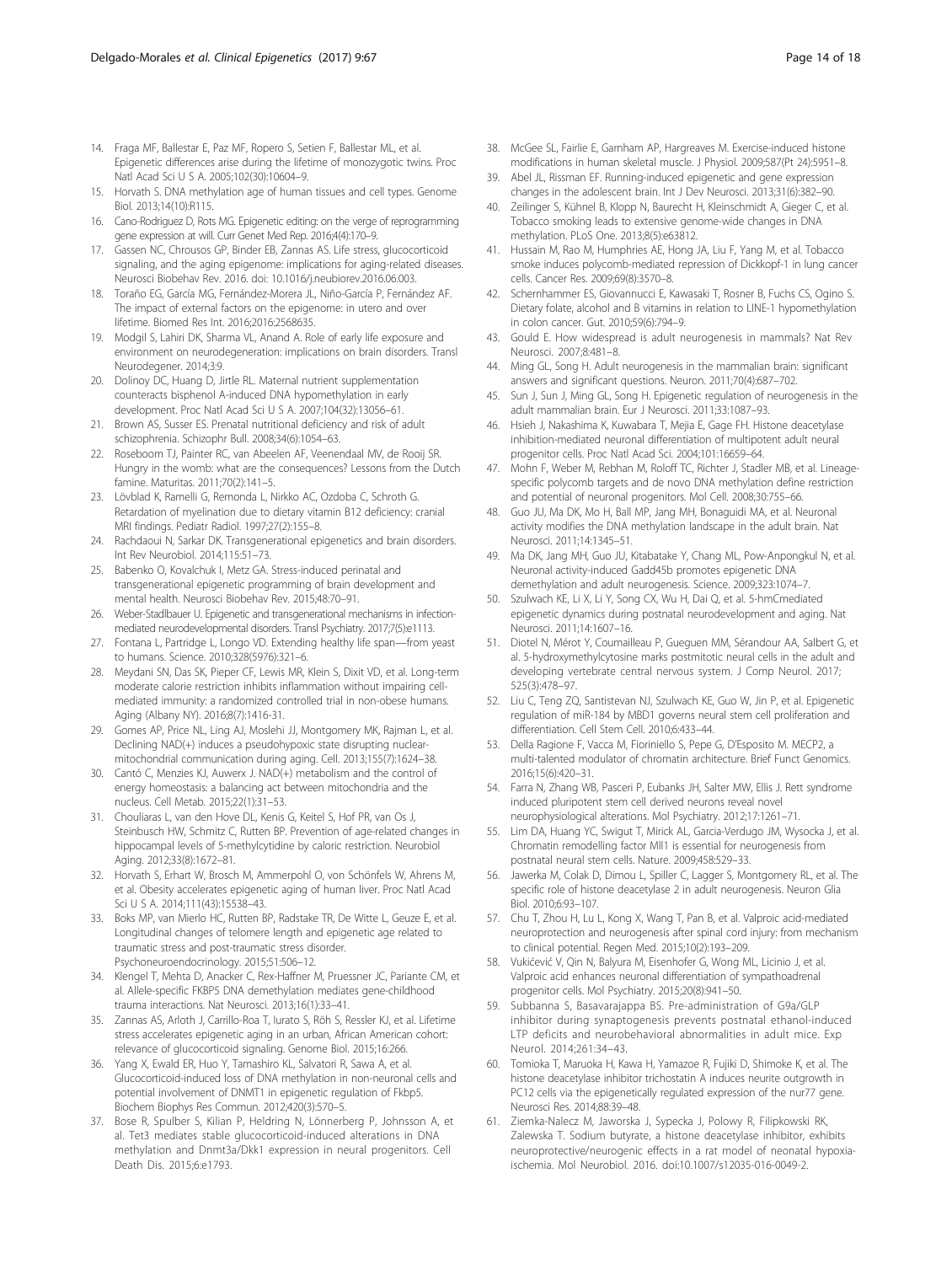- <span id="page-14-0"></span>62. Bjornsson HT, Benjamin JS, Zhang L, Weissman J, Gerber EE, Chen YC, et al. Histone deacetylase inhibition rescues structural and functional brain deficits in a mouse model of Kabuki syndrome. Sci Transl Med. 2014;6(256):256ra135.
- 63. Li J, Ma J, Meng G, Lin H, Wu S, Wang J, et al. BET bromodomain inhibition promotes neurogenesis while inhibiting gliogenesis in neural progenitor cells. Stem Cell Res. 2016;17(2):212–21.
- 64. Fischer A. Epigenetic memory: the Lamarckian brain. EMBO J. 2014;33(9):945–67.
- 65. Allis CD, Jenuwein T. The molecular hallmarks of epigenetic control. Nat Rev Genet. 2016;17(8):487–500.
- 66. Tsankova N, Renthal W, Kumar A, Nestler EJ. Epigenetic regulation in psychiatric disorders. Nat Rev Neurosci. 2007;8(5):355–67.
- 67. Owen MJ, Sawa A, Mortensen PB. Schizophrenia. Lancet. 2016;388(10039):86–97.
- 68. Modai S, Shomron N. Molecular risk factors for schizophrenia. Trends Mol Med. 2016;22(3):242–53.
- 69. Akbarian S. Epigenetic mechanisms in schizophrenia. Dialogues Clin Neurosci. 2014;16(3):405–17.
- 70. Fromer M, Roussos P, Sieberts SK, Johnson JS, Kavanagh DH, Perumal TM, et al. Gene expression elucidates functional impact of polygenic risk for schizophrenia. Nat Neurosci. 2016;19(11):1442–53.
- 71. Grayson DR, Guidotti A. The dynamics of DNA methylation in schizophrenia and related psychiatric disorders. Neuropsychopharmacology. 2013;38(1):138–66.
- 72. Petronis A. The origin of schizophrenia: genetic thesis, epigenetic antithesis, and resolving synthesis. Biol Psychiatry. 2004;55(10):965–70.
- 73. Lally J, Gaughran F, Timms P, Curran SR. Treatment-resistant schizophrenia: current insights on the pharmacogenomics of antipsychotics. Pharmgenomics Pers Med. 2016;9:117–29.
- 74. Alelú-Paz R, Carmona FJ, Sanchez-Mut JV, Cariaga-Martínez A, González-Corpas A, Ashour N, et al. Epigenetics in schizophrenia: a pilot study of global DNA methylation in different brain regions associated with higher cognitive functions. Front Psychol. 2016;7:1496.
- 75. Satta R, Maloku E, Zhubi A, Pibiri F, Hajos M, Costa E, et al. Nicotine decreases DNA methyltransferase 1 expression and glutamic acid decarboxylase 67 promoter methylation in GABAergic interneurons. Proc Natl Acad Sci U S A. 2008;105(42):16356–61.
- 76. Matrisciano F, Dong E, Gavin DP, Nicoletti F, Guidotti A. Activation of group II metabotropic glutamate receptors promotes DNA demethylation in the mouse brain. Mol Pharmacol. 2011;80(1):174–82.
- 77. Dong E, Nelson M, Grayson DR, Costa E, Guidotti A. Clozapine and sulpiride but not haloperidol or olanzapine activate brain DNA demethylation. Proc Natl Acad Sci U S A. 2008;105(36):13614–9.
- 78. Guidotti A, Auta J, Chen Y, Davis JM, Dong E, Gavin DP, et al. Epigenetic GABAergic targets in schizophrenia and bipolar disorder. Neuropharmacology. 2011;60(7-8):1007–16.
- 79. Huang HS, Matevossian A, Whittle C, Kim SY, Schumacher A, Baker SP, et al. Prefrontal dysfunction in schizophrenia involves mixed-lineage leukemia 1 regulated histone methylation at GABAergic gene promoters. J Neurosci. 2007;27(42):11254–62.
- 80. Guidotti A, Grayson DR, Caruncho HJ. Epigenetic RELN dysfunction in schizophrenia and related neuropsychiatric disorders. Frontiers Cell Neurosci. 2016;10:89.
- 81. Weaver IC, Cervoni N, Champagne FA, D'Alessio AC, Sharma S, Seckl JR, et al. Epigenetic programming by maternal behavior. Nat Neurosci. 2004; 7(8):847–54.
- 82. Dong E, Tueting P, Matrisciano F, Grayson DR, Guidotti A. Behavioral and molecular neuroepigenetic alterations in prenatally stressed mice: relevance for the study of chromatin remodeling properties of antipsychotic drugs. Transl Psychiatry. 2016;6:e711.
- 83. Sharma RP, Feiner B, Chase KA. Histone H3 phosphorylation is upregulated in PBMCs of schizophrenia patients in comparison to healthy controls. Schizophr Res. 2015;169(1-3):498–9.
- 84. Kundakovic M, Chen Y, Guidotti A, Grayson DR. The reelin and GAD67 promoters are activated by epigenetic drugs that facilitate the disruption of local repressor complexes. Mol Pharmacol. 2009;75(2):342–54.
- 85. Dong E, Agis-Balboa RC, Simonini MV, Grayson DR, Costa E, Guidotti A. Reelin and glutamic acid decarboxylase67 promoter remodeling in an epigenetic methionine-induced mouse model of schizophrenia. Proc Natl Acad Sci U S A. 2005;102(35):12578–83.
- 86. Moos WH, Maneta E, Pinkert CA, Irwin MH, Hoffman ME, Faller DV, et al. Epigenetic treatment of neuropsychiatric disorders: autism and schizophrenia. Drug Dev Res. 2016;77(2):53–72.
- 87. Govindarajan N, Agis-Balboa RC, Walter J, Sananbenesi F, Fischer A. Sodium butyrate improves memory function in an Alzheimer's disease mouse model when administered at an advanced stage of disease progression. J Alzheimers Dis. 2011;26(1):187–97.
- 88. Graff J, Tsai LH. The potential of HDAC inhibitors as cognitive enhancers. Annu Rev Pharmacol Toxicol. 2013;53:311–30.
- Zannas AS, Provencal N, Binder EB. Epigenetics of posttraumatic stress disorder: current evidence, challenges, and future directions. Biol Psychiatry. 2015;78(5):327–35.
- 90. Singewald N, Schmuckermair C, Whittle N, Holmes A, Ressler KJ. Pharmacology of cognitive enhancers for exposure-based therapy of fear, anxiety and trauma-related disorders. Pharmacol Ther. 2015;149:150–90.
- 91. Agis-Balboa RC, Fischer A. Generating new neurons to circumvent your fears: the role of IGF signaling. Cell Mol Life Sci. 2014;71(1):21–42.
- 92. Bahari-Javan S, Sananbenesi F, Fischer A. Histone-acetylation: a link between Alzheimer's disease and post-traumatic stress disorder? Front Neurosci. 2014;8:160.
- 93. Giridharan VV, Thandavarayan RA, Fries GR, Walss-Bass C, Barichello T, Justice NJ, et al. Newer insights into the role of miRNA a tiny genetic tool in psychiatric disorders: focus on post-traumatic stress disorder. Transl Psychiatry. 2016;6(11):e954.
- 94. Esteller M. Non-coding RNAs in human disease. Nat Rev Genet. 2011;12(12):861–74.
- 95. Lin Q, Wei W, Coelho CM, Li X, Baker-Andresen D, Dudley K, et al. The brainspecific microRNA miR-128b regulates the formation of fear-extinction memory. Nat Neurosci. 2011;14(9):1115–7.
- 96. Baker-Andresen D, Flavell CR, Li X, Bredy TW. Activation of BDNF signaling prevents the return of fear in female mice. Learn Mem. 2013;20(5):237–40.
- Agis-Balboa RC, Arcos-Diaz D, Wittnam J, Govindarajan N, Blom K, Burkhardt S. A hippocampal insulin-growth factor 2 pathway regulates the extinction of fear memories. EMBO J. 2011;30(19):4071–83.
- 98. Agbemenyah HY, Agis-Balboa RC, Burkhardt S, Delalle I, Fischer A. Insulin growth factor binding protein 7 is a novel target to treat dementia. Neurobiol Dis. 2014;62:135–43.
- 99. Pastor WA, Aravind L, Rao A. TETonic shift: biological roles of TET proteins in DNA demethylation and transcription. Nat Rev Mol Cell Biol. 2013;14(6):341–56.
- 100. Rudenko A, Dawlaty MM, Seo J, Cheng AW, Meng J, Le T, et al. Tet1 is critical for neuronal activity-regulated gene expression and memory extinction. Neuron. 2013;79(6):1109–22.
- 101. Li X, Wei W, Zhao QY, Widagdo J, Baker-Andresen D, Flavell CR, et al. Neocortical Tet3-mediated accumulation of 5-hydroxymethylcytosine promotes rapid behavioral adaptation. Proc Natl Acad Sci U S A. 2014;111(19):7120–5.
- 102. Wei W, Coelho CM, Li X, Marek R, Yan S, Anderson S, et al. p300/CBPassociated factor selectively regulates the extinction of conditioned fear. J Neurosci. 2012;32(35):11930–41.
- 103. Marek R, Coelho CM, Sullivan RK, Baker-Andresen D, Li X, Ratnu V, et al. Paradoxical enhancement of fear extinction memory and synaptic plasticity by inhibition of the histone acetyltransferase p300. J Neurosci. 2011;31(20):7486–91.
- 104. Whittle N, Singewald N. HDAC inhibitors as cognitive enhancers in fear, anxiety and trauma therapy: where do we stand? Biochem Soc Trans. 2014;42(2):569–81.
- 105. Tsai LH, Gräff J. On the resilience of remote traumatic memories against exposure therapy-mediated attenuation. EMBO Rep. 2014;15(8):853-61.
- 106. Lu T, Pan Y, Kao SY, Li C, Kohane I, Chan J, et al. Gene regulation and DNA damage in the ageing human brain. Nature. 2004;429(6994):883–91.
- 107. Yaffe K, Vittinghoff E, Lindquist K, Barnes D, Covinsky KE, Neylan T, et al. Posttraumatic stress disorder and risk of dementia among US veterans. Arch Gen Psychiatry. 2010;67(6):608–13.
- 108. Diniz BS, Butters MA, Albert SM, Dew MA, Reynolds 3rd CF. Late-life depression and risk of vascular dementia and Alzheimer's disease: systematic review and meta-analysis of community-based cohort studies. Br J Psychiatry. 2013;202(5):329–35.
- 109. Ribe AR, Laursen TM, Charles M, Katon W, Fenger-Grøn M, Davydow D, et al. Long-term risk of dementia in persons with schizophrenia: a Danish population-based cohort study. JAMA Psychiat. 2015;72(11):1095–101.
- 110. Mehta D, Klengel T, Conneely KN, Smith AK, Altmann A, Pace TW. Childhood maltreatment is associated with distinct genomic and epigenetic profiles in posttraumatic stress disorder. Proc Natl Acad Sci U S A. 2013; 110(20):8302–7.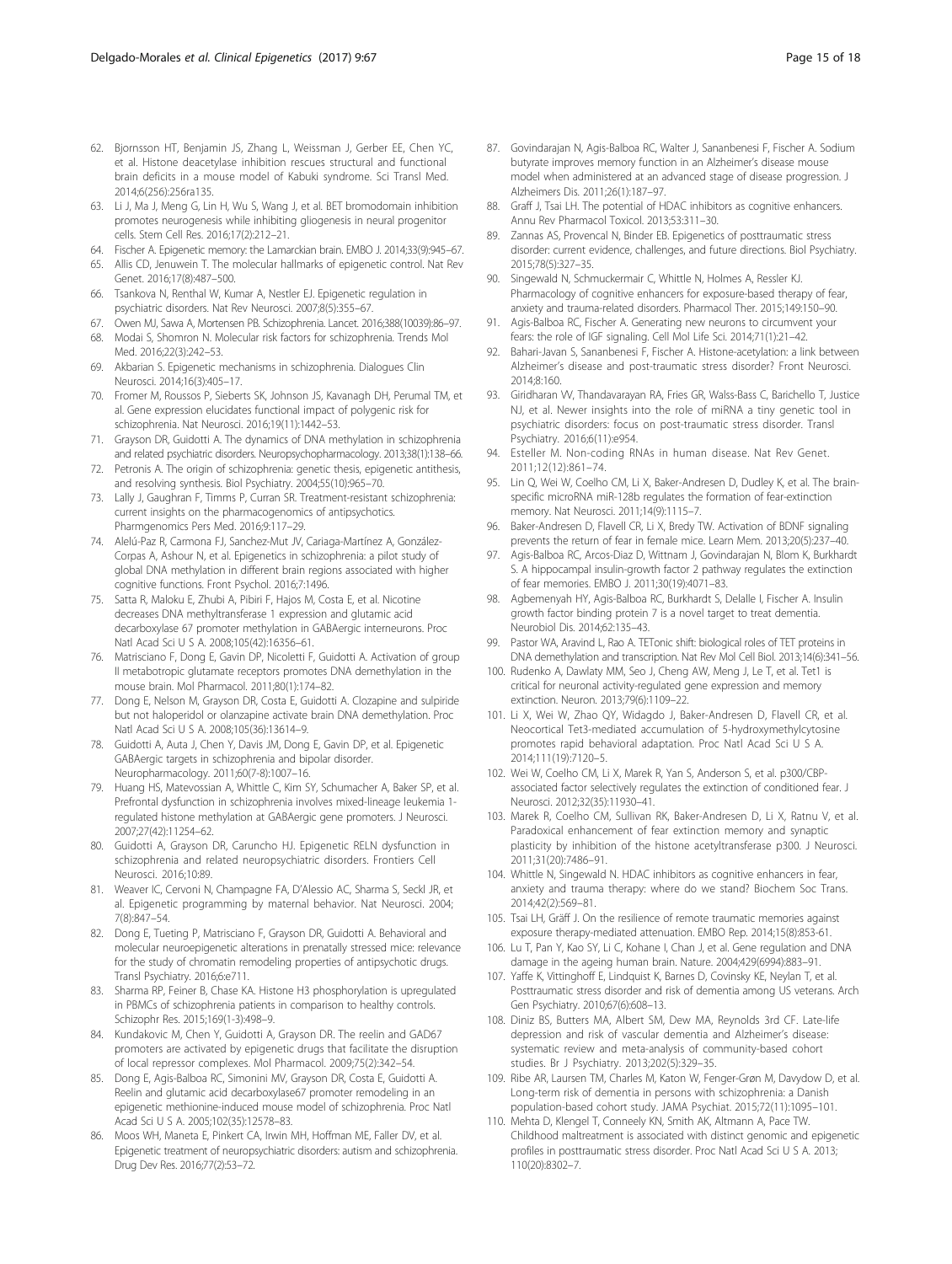- <span id="page-15-0"></span>111. de Lera AR, Ganesan A. Epigenetic polypharmacology: from combination therapy to multitargeted drugs. Clin Epigen. 2016;8:105.
- 112. Tanzi RE. The genetics of Alzheimer disease. Cold Spring Harb Perspect Med. 2012;2:a006296.
- 113. Urdinguio RG, Sanchez-Mut JV, Esteller M. Epigenetic mechanisms in neurological diseases: genes, syndromes, and therapies. Lancet Neurol. 2009;8:1056–72.
- 114. Jakovcevski M, Akbarian S. Epigenetic mechanisms in neurological disease. Nat Med. 2012;18:1194–204.
- 115. Pena CJ, Bagot RC, Labonte B, Nestler EJ. Epigenetic signaling in psychiatric disorders. J Mol Biol. 2014;426:3389–412.
- 116. Sanchez-Mut JV, Aso E, Panayotis N, Lott I, Dierssen M, Rabano A, et al. DNA methylation map of mouse and human brain identifies target genes in Alzheimer's disease. Brain. 2013;136:3018–27.
- 117. Sanchez-Mut JV, Aso E, Heyn H, Matsuda T, Bock C, Ferrer I, et al. Promoter hypermethylation of the phosphatase DUSP22 mediates PKA-dependent TAU phosphorylation and CREB activation in Alzheimer's disease. Hippocampus. 2014;24:363–8.
- 118. Reichenberg A, Mill J, MacCabe JH. Epigenetics, genomic mutations and cognitive function. Cogn Neuropsychiatry. 2009;14:377–90.
- 119. Amin V, Harris RA, Onuchic V, Jackson AR, Charnecki T, Paithankar S, et al. Epigenomic footprints across 111 reference epigenomes reveal tissuespecific epigenetic regulation of lincRNAs. Nat Commun. 2015;6:6370.
- 120. Roadmap Epigenomics C, Kundaje A, Meuleman W, Ernst J, Bilenky M, Yen A, et al. Integrative analysis of 111 reference human epigenomes. Nature. 2015; 518:317-30
- 121. De Jager PL, Srivastava G, Lunnon K, Burgess J, Schalkwyk LC, Yu L, et al. Alzheimer's disease: early alterations in brain DNA methylation at ANK1, BIN1, RHBDF2 and other loci. Nat Neurosci. 2014;17:1156–63.
- 122. Lunnon K, Smith R, Hannon E, De Jager PL, Srivastava G, Volta M, et al. Methylomic profiling implicates cortical deregulation of ANK1 in Alzheimer's disease. Nat Neurosci. 2014;17:1164–70.
- 123. Sanchez-Mut JV, Heyn H, Vidal E, Moran S, Sayols S, Delgado-Morales R, et al. Human DNA methylomes of neurodegenerative diseases show common epigenomic patterns. Transl Psychiatry. 2016;6:e718.
- 124. Delgado-Morales R, Esteller M. Opening up the DNA methylome of dementia. Mol Psychiatry. 2017; doi: [10.1038/mp.2016.242.](http://dx.doi.org/10.1038/mp.2016.242)
- 125. West RL, Lee JM, Maroun LE. Hypomethylation of the amyloid precursor protein gene in the brain of an Alzheimer's disease patient. J Mol Neurosci. 1995;6:141–6.
- 126. Tohgi H, Utsugisawa K, Nagane Y, Yoshimura M, Genda Y, Ukitsu M. Reduction with age in methylcytosine in the promoter region −224 approximately −101 of the amyloid precursor protein gene in autopsy human cortex. Brain Res Mol Brain Res. 1999;70:288–92.
- 127. Iwata A, Nagata K, Hatsuta H, Takuma H, Bundo M, Iwamoto K, et al. Altered CpG methylation in sporadic Alzheimer's disease is associated with APP and MAPT dysregulation. Hum Mol Genet. 2014;23:648–56.
- 128. Barrachina M, Ferrer I. DNA methylation of Alzheimer disease and tauopathyrelated genes in postmortem brain. J Neuropathol Exp Neurol. 2009;68:880–91.
- 129. Fuso A, Seminara L, Cavallaro RA, D'Anselmi F, Scarpa S. Sadenosylmethionine/homocysteine cycle alterations modify DNA methylation status with consequent deregulation of PS1 and BACE and beta-amyloid production. Mol Cell Neurosci. 2005;28:195–204.
- 130. Marques SC, Lemos R, Ferreiro E, Martins M, de Mendonca A, Santana I, et al. Epigenetic regulation of BACE1 in Alzheimer's disease patients and in transgenic mice. Neuroscience. 2012;220:256–66.
- 131. Chen KL, Wang SS, Yang YY, Yuan RY, Chen RM, Hu CJ. The epigenetic effects of amyloid-beta(1-40) on global DNA and neprilysin genes in murine cerebral endothelial cells. Biochem Biophys Res Commun. 2009;378:57–61.
- 132. Siegmund KD, Connor CM, Campan M, Long TI, Weisenberger DJ, Biniszkiewicz D, et al. DNA methylation in the human cerebral cortex is dynamically regulated throughout the life span and involves differentiated neurons. PLoS One. 2007;2:e895.
- 133. Rao JS, Keleshian VL, Klein S, Rapoport SI. Epigenetic modifications in frontal cortex from Alzheimer's disease and bipolar disorder patients. Transl Psychiatry. 2012;2:e132.
- 134. Gu X, Sun J, Li S, Wu X, Li L. Oxidative stress induces DNA demethylation and histone acetylation in SH-SY5Y cells: potential epigenetic mechanisms in gene transcription in Abeta production. Neurobiol Aging. 2013;34:1069–79.
- 135. Arthur JS, Fong AL, Dwyer JM, Davare M, Reese E, Obrietan K, et al. Mitogen- and stress-activated protein kinase 1 mediates cAMP response

element-binding protein phosphorylation and activation by neurotrophins. J Neurosci. 2004;24:4324–32.

- 136. Lipsky RH, Marini AM. Brain-derived neurotrophic factor in neuronal survival and behavior-related plasticity. Ann N Y Acad Sci. 2007;1122:130–43.
- 137. Zuccato C, Cattaneo E. Brain-derived neurotrophic factor in neurodegenerative diseases. Nat Rev Neurol. 2009;5:311–22.
- 138. Saura CA, Valero J. The role of CREB signaling in Alzheimer's disease and other cognitive disorders. Rev Neurosci. 2011;22:153–69.
- 139. Wang Z, Zang C, Rosenfeld JA, Schones DE, Barski A, Cuddapah S, et al. Combinatorial patterns of histone acetylations and methylations in the human genome. Nat Genet. 2008;40:897–903.
- 140. Zhang K, Schrag M, Crofton A, Trivedi R, Vinters H, Kirsch W. Targeted proteomics for quantification of histone acetylation in Alzheimer's disease. Proteomics. 2012;12:1261–8.
- 141. Graff J, Rei D, Guan JS, Wang WY, Seo J, Hennig KM, et al. An epigenetic blockade of cognitive functions in the neurodegenerating brain. Nature. 2012;483:222–6.
- 142. Baek SH, Ohgi KA, Rose DW, Koo EH, Glass CK, Rosenfeld MG. Exchange of N-CoR corepressor and Tip60 coactivator complexes links gene expression by NF-kappaB and beta-amyloid precursor protein. Cell. 2002;110:55–67.
- 143. Kim HS, Kim EM, Kim NJ, Chang KA, Choi Y, Ahn KW, et al. Inhibition of histone deacetylation enhances the neurotoxicity induced by the C-terminal fragments of amyloid precursor protein. J Neurosci Res. 2004;75:117–24.
- 144. Belyaev ND, Nalivaeva NN, Makova NZ, Turner AJ. Neprilysin gene expression requires binding of the amyloid precursor protein intracellular domain to its promoter: implications for Alzheimer disease. EMBO Rep. 2009;10:94–100.
- 145. Myung NH, Zhu X, Kruman II, Castellani RJ, Petersen RB, Siedlak SL, et al. Evidence of DNA damage in Alzheimer disease: phosphorylation of histone H2AX in astrocytes. Age (Dordr). 2008;30:209–15.
- 146. Ogawa O, Zhu X, Lee HG, Raina A, Obrenovich ME, Bowser R, et al. Ectopic localization of phosphorylated histone H3 in Alzheimer's disease: a mitotic catastrophe? Acta Neuropathol. 2003;105:524–8.
- 147. Francis YI, Fa M, Ashraf H, Zhang H, Staniszewski A, Latchman DS, et al. Dysregulation of histone acetylation in the APP/PS1 mouse model of Alzheimer's disease. J Alzheimers Dis. 2009;18:131–9.
- 148. Lithner CU, Hernandez CM, Nordberg A, Sweatt JD. Epigenetic changes related to beta-amyloid-implications for Alzheimer's disease. Alzheimers Dement. 2009;5:P304.
- 149. Walker Z, Possin KL, Boeve BF, Aarsland D. Lewy body dementias. Lancet. 2015;386:1683–97.
- 150. Lu X, Deng Y, Yu D, Cao H, Wang L, Liu L, et al. Histone acetyltransferase p300 mediates histone acetylation of PS1 and BACE1 in a cellular model of Alzheimer's disease. PLoS One. 2014;9:e103067.
- 151. Gupta S, Kim SY, Artis S, Molfese DL, Schumacher A, Sweatt JD, et al. Histone methylation regulates memory formation. J Neurosci. 2010;30:3589–99.
- 152. Koshibu K, Graff J, Beullens M, Heitz FD, Berchtold D, Russig H, et al. Protein phosphatase 1 regulates the histone code for long-term memory. J Neurosci. 2009;29:13079–89.
- 153. Allis CD, Berger SL, Cote J, Dent S, Jenuwien T, Kouzarides T, et al. New nomenclature for chromatin-modifying enzymes. Cell. 2007;131:633–6.
- 154. Julien C, Tremblay C, Emond V, Lebbadi M, Salem Jr N, Bennett DA, et al. Sirtuin 1 reduction parallels the accumulation of tau in Alzheimer disease. J Neuropathol Exp Neurol. 2009;68:48–58.
- 155. Guil S, Esteller M. RNA-RNA interactions in gene regulation: the coding and noncoding players. Trends Biochem Sci. 2015;40:248–56.
- 156. Bennett DA, Yu L, Yang J, Srivastava GP, Aubin C, De Jager PL. Epigenomics of Alzheimer's disease. Transl Res. 2015;165:200–20.
- 157. Hebert SS, Horre K, Nicolai L, Bergmans B, Papadopoulou AS, Delacourte A, et al. MicroRNA regulation of Alzheimer's Amyloid precursor protein expression. Neurobiol Dis. 2009;33:422–8.
- 158. Long JM, Ray B, Lahiri DK. MicroRNA-153 physiologically inhibits expression of amyloid-beta precursor protein in cultured human fetal brain cells and is dysregulated in a subset of Alzheimer disease patients. J Biol Chem. 2012; 287:31298–310.
- 159. Patel N, Hoang D, Miller N, Ansaloni S, Huang Q, Rogers JT, et al. MicroRNAs can regulate human APP levels. Mol Neurodegener. 2008;3:10.
- 160. Smith PY, Delay C, Girard J, Papon MA, Planel E, Sergeant N, et al. MicroRNA-132 loss is associated with tau exon 10 inclusion in progressive supranuclear palsy. Hum Mol Genet. 2011;20:4016–24.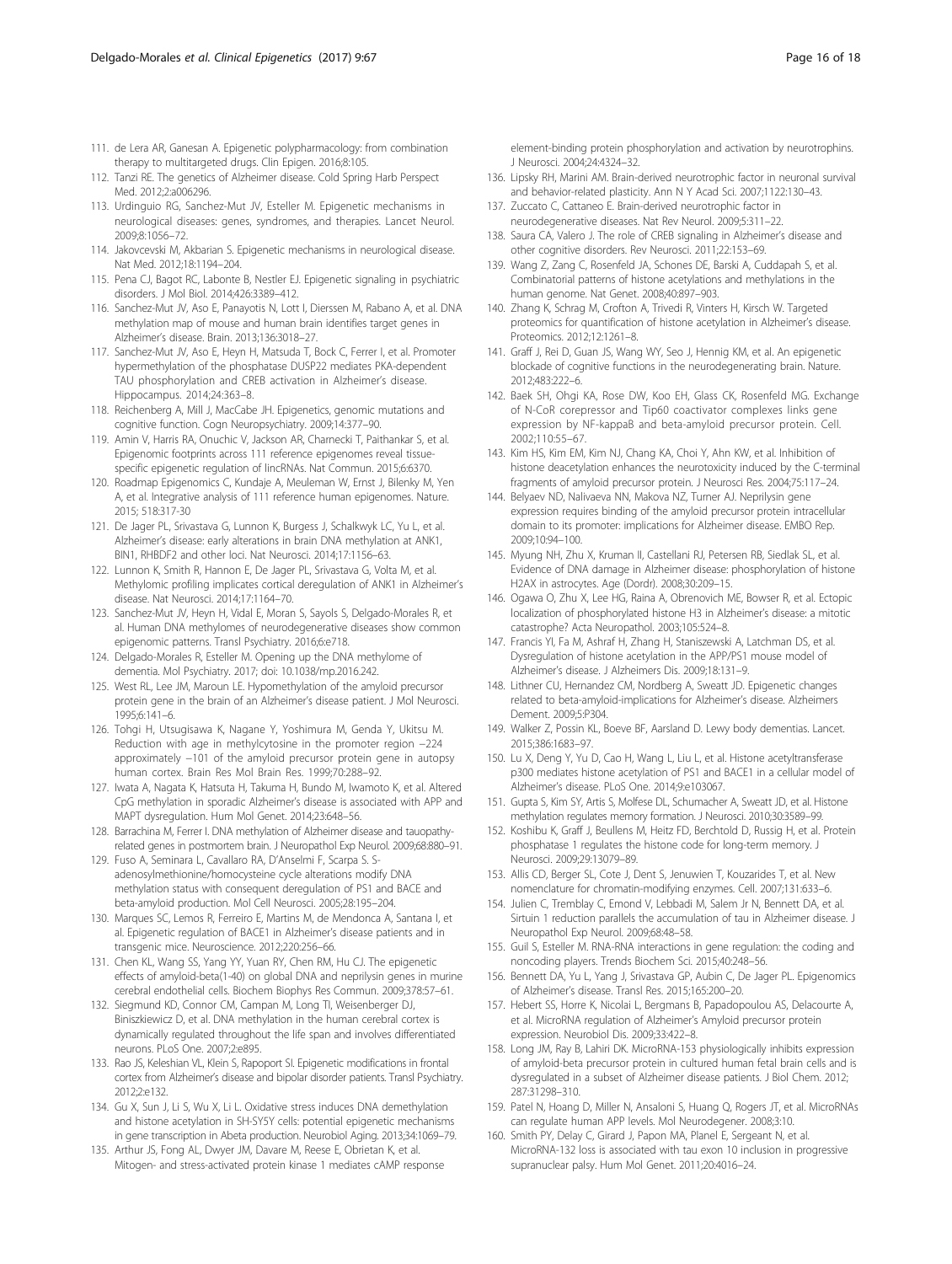- <span id="page-16-0"></span>161. Cogswell JP, Ward J, Taylor IA, Waters M, Shi Y, Cannon B, et al. Identification of miRNA changes in Alzheimer's disease brain and CSF yields putative biomarkers and insights into disease pathways. J Alzheimers Dis. 2008;14:27–41.
- 162. Geekiyanage H, Chan C. MicroRNA-137/181c regulates serine palmitoyltransferase and in turn amyloid beta, novel targets in sporadic Alzheimer's disease. J Neurosci. 2011;31:14820–30.
- 163. Wang WX, Rajeev BW, Stromberg AJ, Ren N, Tang G, Huang Q, et al. The expression of microRNA miR-107 decreases early in Alzheimer's disease and may accelerate disease progression through regulation of beta-site amyloid precursor protein-cleaving enzyme 1. J Neurosci. 2008;28:1213–23.
- 164. Hebert SS, Horre K, Nicolai L, Papadopoulou AS, Mandemakers W, Silahtaroglu AN, et al. Loss of microRNA cluster miR-29a/b-1 in sporadic Alzheimer's disease correlates with increased BACE1/beta-secretase expression. Proc Natl Acad Sci U S A. 2008;105:6415–20.
- 165. Faghihi MA, Zhang M, Huang J, Modarresi F, Van der Brug MP, Nalls MA, et al. Evidence for natural antisense transcript-mediated inhibition of microRNA function. Genome Biol. 2010;11:R56.
- 166. Nelson PT, Wang WX. MiR-107 is reduced in Alzheimer's disease brain neocortex: validation study. J Alzheimers Dis. 2010;21:75–9.
- 167. Long JM, Ray B, Lahiri DK. MicroRNA-339-5p down-regulates protein expression of beta-site amyloid precursor protein-cleaving enzyme 1 (BACE1) in human primary brain cultures and is reduced in brain tissue specimens of Alzheimer disease subjects. J Biol Chem. 2014;289:5184–98.
- 168. Lei X, Lei L, Zhang Z, Zhang Z, Cheng Y. Downregulated miR-29c correlates with increased BACE1 expression in sporadic Alzheimer's disease. Int J Clin Exp Pathol. 2015;8:1565–74.
- 169. Faghihi MA, Modarresi F, Khalil AM, Wood DE, Sahagan BG, Morgan TE, et al. Expression of a noncoding RNA is elevated in Alzheimer's disease and drives rapid feed-forward regulation of beta-secretase. Nat Med. 2008;14:723–30.
- 170. Santa-Maria I, Alaniz ME, Renwick N, Cela C, Fulga TA, Van Vactor D, et al. Dysregulation of microRNA-219 promotes neurodegeneration through posttranscriptional regulation of tau. J Clin Invest. 2015;125:681–6.
- 171. Mohamed JS, Lopez MA, Boriek AM. Mechanical stretch up-regulates microRNA-26a and induces human airway smooth muscle hypertrophy by suppressing glycogen synthase kinase-3b. J Biol Chem. 2010;285:29336–47.
- 172. Moncini S, Salvi A, Zuccotti P, Viero G, Quattrone A, Barlati S, et al. The role of miR-103 and miR-107 in regulation of CDK5R1 expression and in cellular migration. PLoS One. 2011;6:e20038.
- 173. Wang WX, Huang Q, Hu Y, Stromberg AJ, Nelson PT. Patterns of microRNA expression in normal and early Alzheimer's disease human temporal cortex: white matter versus gray matter. Acta Neuropathol. 2011;121:193–205.
- 174. Sethi P, Lukiw WJ. Micro-RNA abundance and stability in human brain: specific alterations in Alzheimer's disease temporal lobe neocortex. Neurosci Lett. 2009;459:100–4.
- 175. Smith P, Al Hashimi A, Girard J, Delay C, Hebert SS. In vivo regulation of amyloid precursor protein neuronal splicing by microRNAs. J Neurochem. 2011;116:240–7.
- 176. Smith PY, Hernandez-Rapp J, Jolivette F, Lecours C, Bisht K, Goupil C, et al. miR-132/212 deficiency impairs tau metabolism and promotes pathological aggregation in vivo. Hum Mol Genet. 2015;24:6721–35.
- 177. Strum JC, Johnson JH, Ward J, Xie H, Feild J, Hester A, et al. MicroRNA 132 regulates nutritional stress-induced chemokine production through repression of SirT1. Mol Endocrinol. 2009;23:1876–84.
- 178. Zovoilis A, Agbemenyah HY, Agis-Balboa RC, Stilling RM, Edbauer D, Rao P, et al. microRNA-34c is a novel target to treat dementias. EMBO J. 2011;30:4299–308.
- 179. Schonrock N, Humphreys DT, Preiss T, Gotz J. Target gene repression mediated by miRNAs miR-181c and miR-9 both of which are downregulated by amyloid-beta. J Mol Neurosci. 2012;46:324–35.
- 180. Walsh DM, Selkoe DJ. Deciphering the molecular basis of memory failure in Alzheimer's disease. Neuron. 2004;44:181–93.
- 181. Mucke L, Selkoe DJ. Neurotoxicity of amyloid beta-protein: synaptic and network dysfunction. Cold Spring Harb Perspect Med. 2012;2:a006338.
- 182. Schratt G. microRNAs at the synapse. Nat Rev Neurosci. 2009;10:842–9. 183. Lukiw WJ. Micro-RNA speciation in fetal, adult and Alzheimer's disease hippocampus. Neuroreport. 2007;18:297–300.
- 184. Massone S, Vassallo I, Fiorino G, Castelnuovo M, Barbieri F, Borghi R, Tabaton M, Robello M, Gatta E, Russo C, et al. 17A, a novel non-coding RNA, regulates GABA B alternative splicing and signaling in response to inflammatory stimuli and in Alzheimer disease. Neurobiol Dis. 2011;41:308–17.
- 185. Aksoy-Aksel A, Zampa F, Schratt G. MicroRNAs and synaptic plasticity—a mutual relationship. Philos Trans R Soc Lond B Biol Sci. 2014;369:20130515.
- 186. Delcuve GP, Khan DH, Davie JR. Roles of histone deacetylases in epigenetic regulation: emerging paradigms from studies with inhibitors. Clin Epigenetics. 2012;4:5.
- 187. Fischer A, Sananbenesi F, Mungenast A, Tsai LH. Targeting the correct HDAC(s) to treat cognitive disorders. Trends Pharmacol Sci. 2010;31:605–17.
- 188. Fischer A, Sananbenesi F, Pang PT, Lu B, Tsai LH. Opposing roles of transient and prolonged expression of p25 in synaptic plasticity and hippocampusdependent memory. Neuron. 2005;48:825–38.
- 189. Su Y, Ryder J, Li B, Wu X, Fox N, Solenberg P, et al. Lithium, a common drug for bipolar disorder treatment, regulates amyloid-beta precursor protein processing. Biochemistry. 2004;43:6899–908.
- 190. Ricobaraza A, Cuadrado-Tejedor M, Perez-Mediavilla A, Frechilla D, Del Rio J, Garcia-Osta A. Phenylbutyrate ameliorates cognitive deficit and reduces tau pathology in an Alzheimer's disease mouse model. Neuropsychopharmacology. 2009;34:1721–32.
- 191. Kilgore M, Miller CA, Fass DM, Hennig KM, Haggarty SJ, Sweatt JD, et al. Inhibitors of class 1 histone deacetylases reverse contextual memory deficits in a mouse model of Alzheimer's disease. Neuropsychopharmacology. 2010;35:870–80.
- 192. Khan N, Jeffers M, Kumar S, Hackett C, Boldog F, Khramtsov N, et al. Determination of the class and isoform selectivity of small-molecule histone deacetylase inhibitors. Biochem J. 2008;409:581–9.
- 193. Zhang ZY, Schluesener HJ. Oral administration of histone deacetylase inhibitor MS-275 ameliorates neuroinflammation and cerebral amyloidosis and improves behavior in a mouse model. J Neuropathol Exp Neurol. 2013;72:178–85.
- 194. Lopez-Atalaya JP, Ito S, Valor LM, Benito E, Barco A. Genomic targets, and histone acetylation and gene expression profiling of neural HDAC inhibition. Nucleic Acids Res. 2013;41:8072–84.
- 195. Riva P, Ratti A, Venturin M. The long non-coding RNAs in neurodegenerative diseases: novel mechanisms of pathogenesis. Curr Alzheimer Res. 2016;13(11):1219-231.
- 196. Niu Y, Zhao X, Wu YS, Li MM, Wang XJ, Yang YG. N6-methyl-adenosine (m6A) in RNA: an old modification with a novel epigenetic function. Genomics Proteomics Bioinformatics. 2013;11(1):8–17.
- 197. Ntziachristos P, Abdel-Wahab O, Aifantis I. Emerging concepts of epigenetic dysregulation in hematological malignancies. Nat Immunol. 2016;17(9):1016–24.
- 198. Devall M, Roubroeks J, Mill J, Weedon M, Lunnon K. Epigenetic regulation of mitochondrial function in neurodegenerative disease: new insights from advances in genomic technologies. Neurosci Lett. 2016;625:47–55.
- 199. Stephan KE, Schlagenhauf F, Huys QJ, Raman S, Aponte EA, Brodersen KH, et al. Computational neuroimaging strategies for single patient predictions. Neuroimage. 2016;145(Pt B):180–99.
- 200. Horvath P, Aulner N, Bickle M, Davies AM, Nery ED, Ebner D, et al. Screening out irrelevant cell-based models of disease. Nat Rev Drug Discov. 2016;15(11):751–69.
- 201. Inokoshi J, Katagiri M, Arima S, Tanaka H, Hayashi M, Kim YB, et al. Neuronal differentiation of neuro 2a cells by inhibitors of cell cycle progression, trichostatin A and butyrolactone I. Biochem Biophys Res Commun. 1999;256:372–6.
- 202. Gaub P, Tedeschi A, Puttagunta R, Nguyen T, Schmandke A, Di Giovanni S. HDAC inhibition promotes neuronal outgrowth and counteracts growth cone collapse through CBP/p300 and P/CAF-dependent p53 acetylation. Cell Death Differ. 2010;17:1392–408.
- 203. Shakèd M, Weissmüller K, Svoboda H, Hortschansky P, Nishino N, Wölfl S, et al. Histone deacetylases control neurogenesis in embryonic brain by inhibition of BMP2/4 signaling. PLoS One. 2008;3(7):e2668.
- 204. Leng Y, Wang J, Wang Z, Liao HM, Wei M, Leeds P, et al. Valproic acid and other HDAC inhibitors upregulate FGF21 gene expression and promote process elongation in glia by inhibiting HDAC2 and 3. Int J Neuropsychopharmacol. 2016;12:19(8).
- 205. Singh RP, Shiue K, Schomberg D, Zhou FC. Cellular epigenetic modifications of neural stem cell differentiation. Cell Transplant. 2009;18(10):1197–211.
- 206. Hass J, Walton E, Wright C, Beyer A, Scholz M, Turner J, et al. Associations between DNA methylation and schizophrenia-related intermediate phenotypes—a gene set enrichment analysis. Prog Neuropsychopharmacol Biol Psychiatry. 2015;59:31–9.
- 207. Aberg KA, McClay JL, Nerella S, Clark S, Kumar G, Chen W, et al. Methylomewide association study of schizophrenia: identifying blood biomarker signatures of environmental insults. JAMA Psychiat. 2014;71(3):255–64.